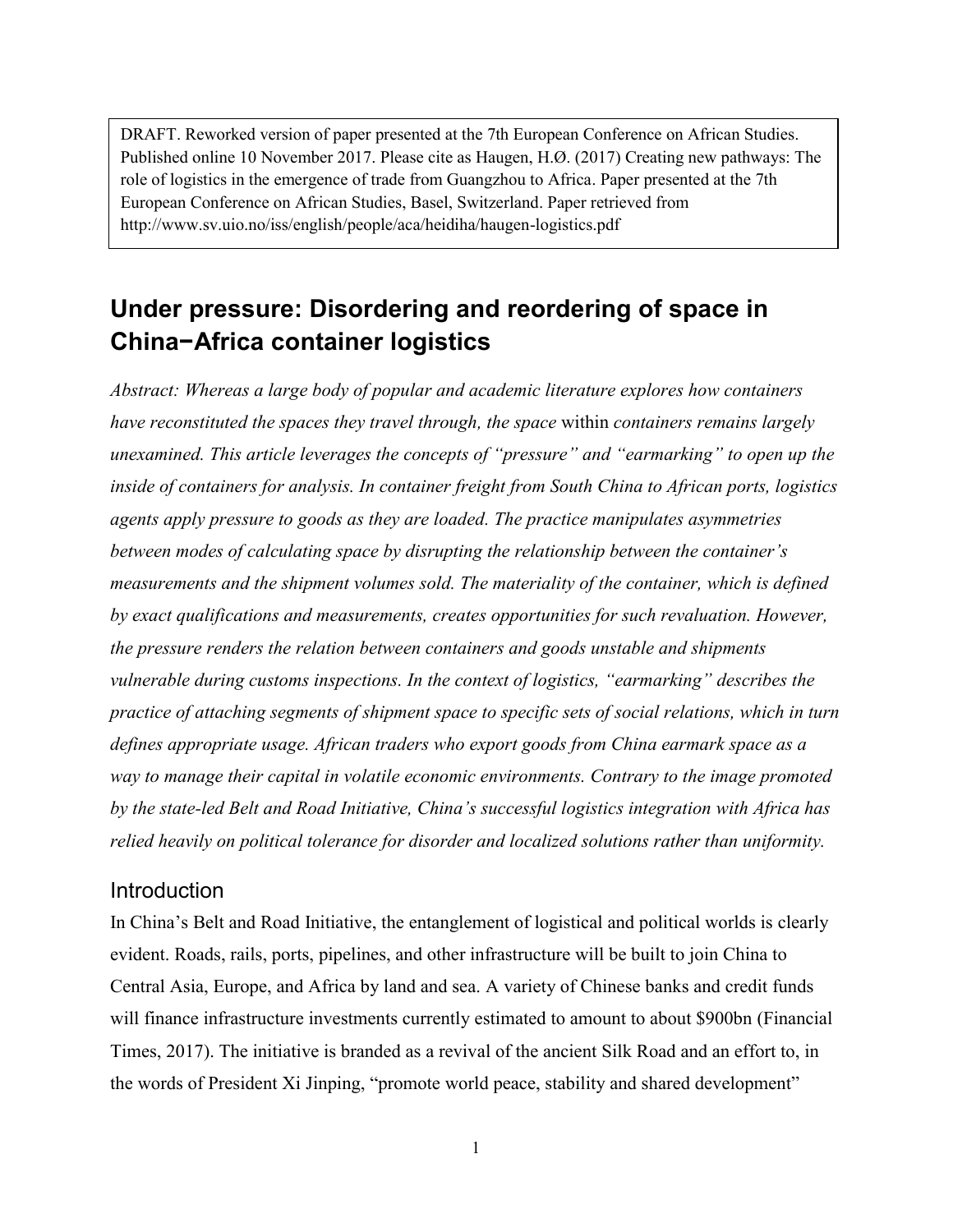(Xinhua, 2017). While logistics infrastructure has only recently been assigned a central place in discourses about Chinese national identity and China's role in the international system, the Belt and Road Initiative represents an extension of long-established strategies to build infrastructure that supports export-oriented economic development in China. For example, deep-water ports have been constructed on a massive scale over the past decades: China now is home to seven of the world's ten largest ports (World Shipping Council, 2017). However, as this article will demonstrate, successful logistics integration in China−Africa exports has been achieved as much through a high tolerance for disorder and localized solutions as by way of centrally devised economic strategies.

This article opens with an examination of the effective logistics integration between China and African countries. The analysis takes a "logistics-in-action" approach that considers logistics as a provisional achievement (cf. Gregson et al., 2016; Steinberg, 2015). The concrete workings of mobilities that fall under the broad category of "container freight" are subjected to scrutiny to highlight both diversity and the effort and costs implied in causing goods to move across space. The analysis focuses on how containers and the goods they carry are managed between production lines in China and distribution in various African end markets, and demonstrates the merit of applying two analytical concepts – "pressure" and "earmarking" – in analyses of container logistics. The concept of pressure encapsulates how stress transmits between physical, political, and economic domains. Actors alleviate pressure by shifting it towards new groups and fields, but the ever-present possibility that pressure is transferred anew preserves volatility. Earmarking denotes the attachment of resources to social relations in ways that prescribe how they may be spent. The focus on space *within* containers sets the analysis apart from the large body of popular and academic literature that explores how containers have reconstituted the spaces they travel *through*. Indeed, the container itself is often written off as uninteresting — it "has all the romance of a tin can," as an author of a best-selling volume put it (Levinson, 2016: 2).

Chinese politically sanctioned projects, such as investments in maritime structures, integration of ports with land-based transportation modes, and improved infrastructure for aeromobility, certainly helped enable the emergence of exports from China to Africa, which according to reported trade figures increased 19-fold between 2000 and 2015, surpassing US \$90bn (UN Comtrade, 2017). However, physical infrastructure was not sufficient for this trade to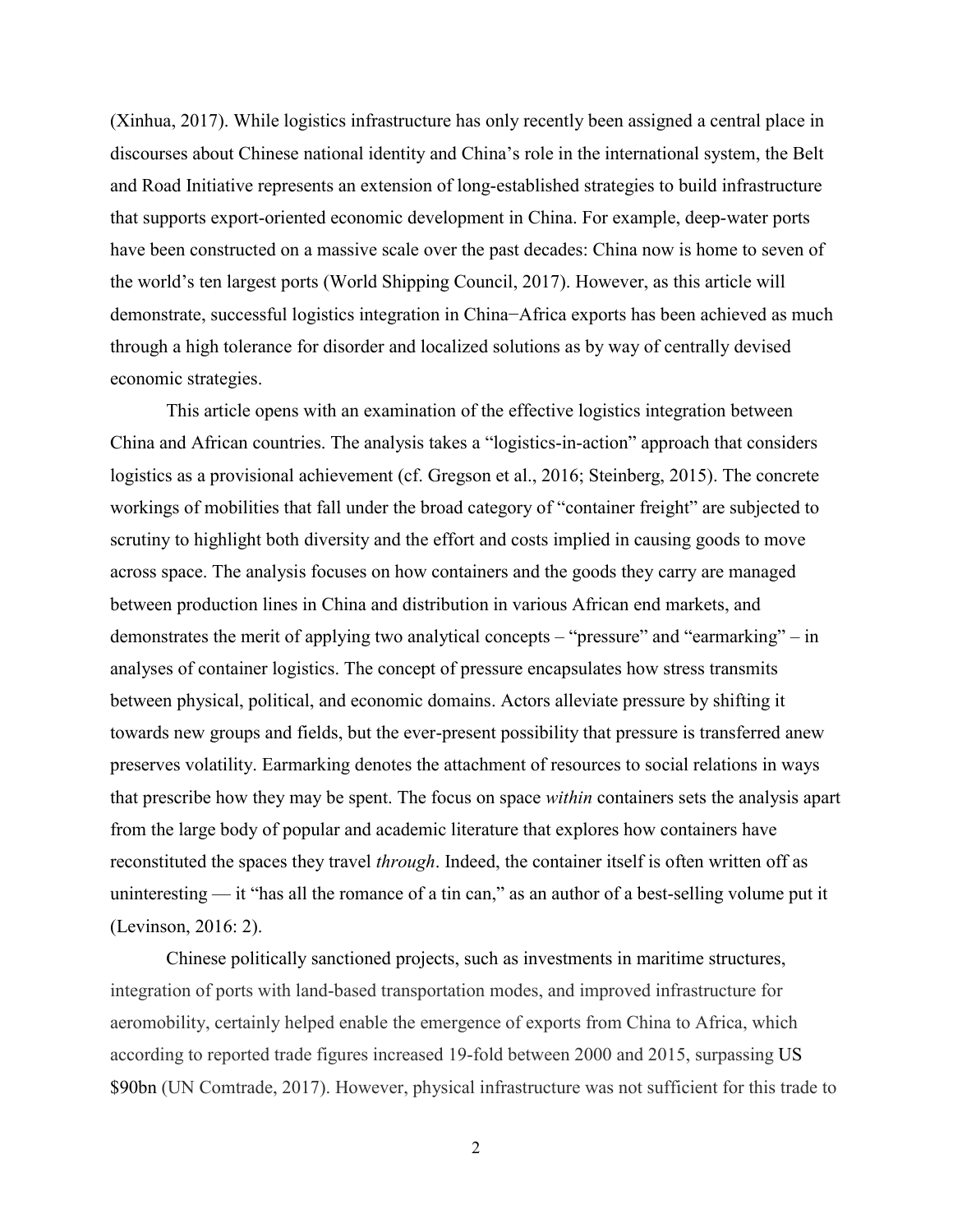thrive. The traders operate in unstable economic and political environments, often with limited capital, and have relied upon logistics agents to creatively adapt the scale and rhythm of container-based circulation to suit it to their needs. Logistics agents have achieved this by, for example, reappropriating physical infrastructure, investing in relations with customs officers, and extending credit to customers. The agents operate with narrow profit margins and high risk, resulting in frequent bankruptcies in the industry. The authorities in Guangdong display a high tolerance for informal freight brokers, and the greatest political risk currently facing the logistics operators is a current tightening of visa restrictions.

The paper is organized as follows. The first section discusses how space within containers can be opened up for theoretical analysis. Through the two notions of pressure and earmarking, insights from studies of other social phenomena are brought to bear on logistics scholarship. Pressure is an inherently spatial concept. Work on hydraulic infrastructure as well as supply chain capitalism examines how pressure as physical application and pressure as a political expression are closely intertwined. Earmarking has been acknowledged to play an integral role in the circulation of money. Importing this notion into logistics studies enables the circulation of goods to be understood as a social and political process. The second section provides a brief account of the research methodology. The third and main section employs the concepts of pressure and earmarking in analysis of ethnographic material on container-based trade by African traders who export goods from Guangzhou, a hub for production and trade in the Pearl River Delta (PRD), South China. First, I discuss how standardization — the equivalence between units — has made the container an object of aspiration and achievement while simultaneously representing a constraint for cash-strapped traders operating in economic and politically volatile environments. Second, I analyze how applying pressure to container-shipped goods has disrupted the relations between units. While this brings down shipment costs, it also makes good political relations more crucial to running logistics agencies. Finally, I examine how traders use earmarking to manage uncertainties.

## Opening the container to analysis

Standardization is the defining feature of the shipping container. Containers have a fixed height, length, and width, which produce volumes of 33 and 67 cubic meters (CBM) for 20- and 40-foot containers, respectively. The walls conform to exact technical specifications to allow the boxes to be stacked, lifted, and transferred across modes of transportation. However, alongside the order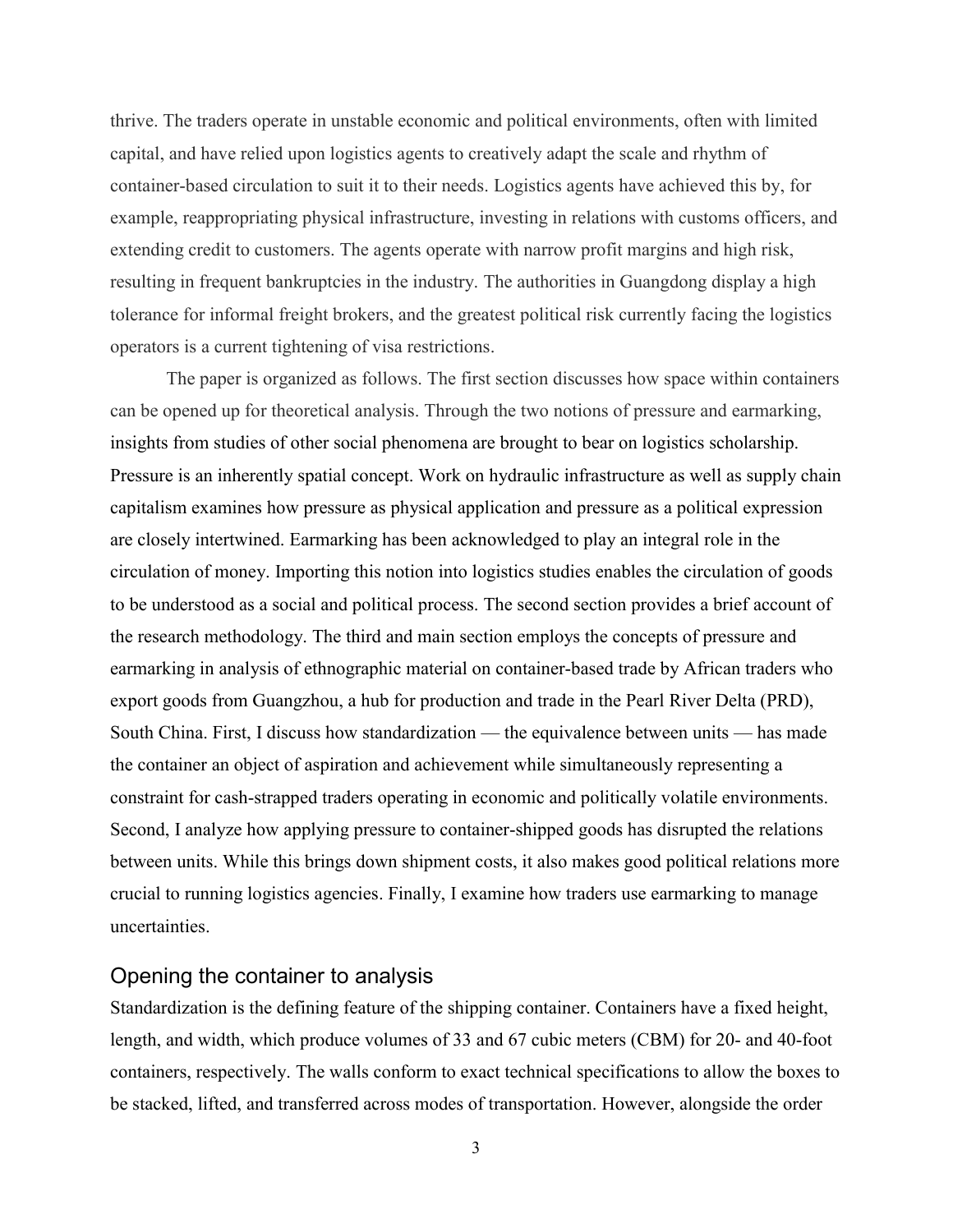produced through the standardization of containers emerges the potential for disruption. For example, the containers' productive ability to hold goods turns into awkward bulkiness when incoming containers are emptied and pile up because there are no goods to load for export (Neilson, 2015). The enclosed space in containers entails an ever-present possibility that they hold smuggled wares, stowaways, or even terrorist bombs, and the desire to control what containers carry must be balanced against the need to move goods along in the supply chain (Cowen, 2010a; Nordstrom, 2007). Such disruptions indicate that standardization is a reversible achievement. The container has been introduced to organize the encounters between diverse bodies in a predictable manner, but the relationality upon which it is premised is vulnerable.

This paper approaches the container a spatial formation that is produced through practices and relations between human and nonhuman actors (cf. Thrift, 1996). It follows that the character of these encounters differs between contexts. As the container circulates the world, the social relations and meanings attached to it shift and multiply. To avoid fetishizing the moving object and the space it traverses, Steinberg (2015) proposes that cargo mobilities are approached *as actions* located with a broader universe of social and material connections. The power implicated in the movement of cargo ensures great regularity in the ways in which it circulates; "certain forms of space tend to recur, their repetition a sign of the power that saturates the spatial", as Rose (1999: 248) notes. The notions of pressure and earmarking are useful analytical tools for examining the power implicated in making things circulate.

#### **Pressure**

Recent work in urban geography has brought into view the relationship between material infrastructure and social and political formations in the city (Kaika, 2005; Swyngedouw, 2004). Anand (2011) introduces the concept of "pressure" to examine this relationship in research on access to water in Mumbai. He employs the notion of "hydraulic citizenship" to denote a form of urban inclusion that comes through social and material claims made on water infrastructure (ibid., 545). Beyond enabling settlers to live in the city, access to piped water both signifies and results from political belonging. Settlers cannot secure such belonging once and for all: Hydraulic citizenship must be renewed through an iterative process that relies on repetition and revalidation. Physical pressure is mobilized for water to flow through pipes and into households. When water pressure is unacceptably low, citizens generate political pressure to make claims on the city's infrastructure. However, as water is diverted to new groups, political discontent builds up in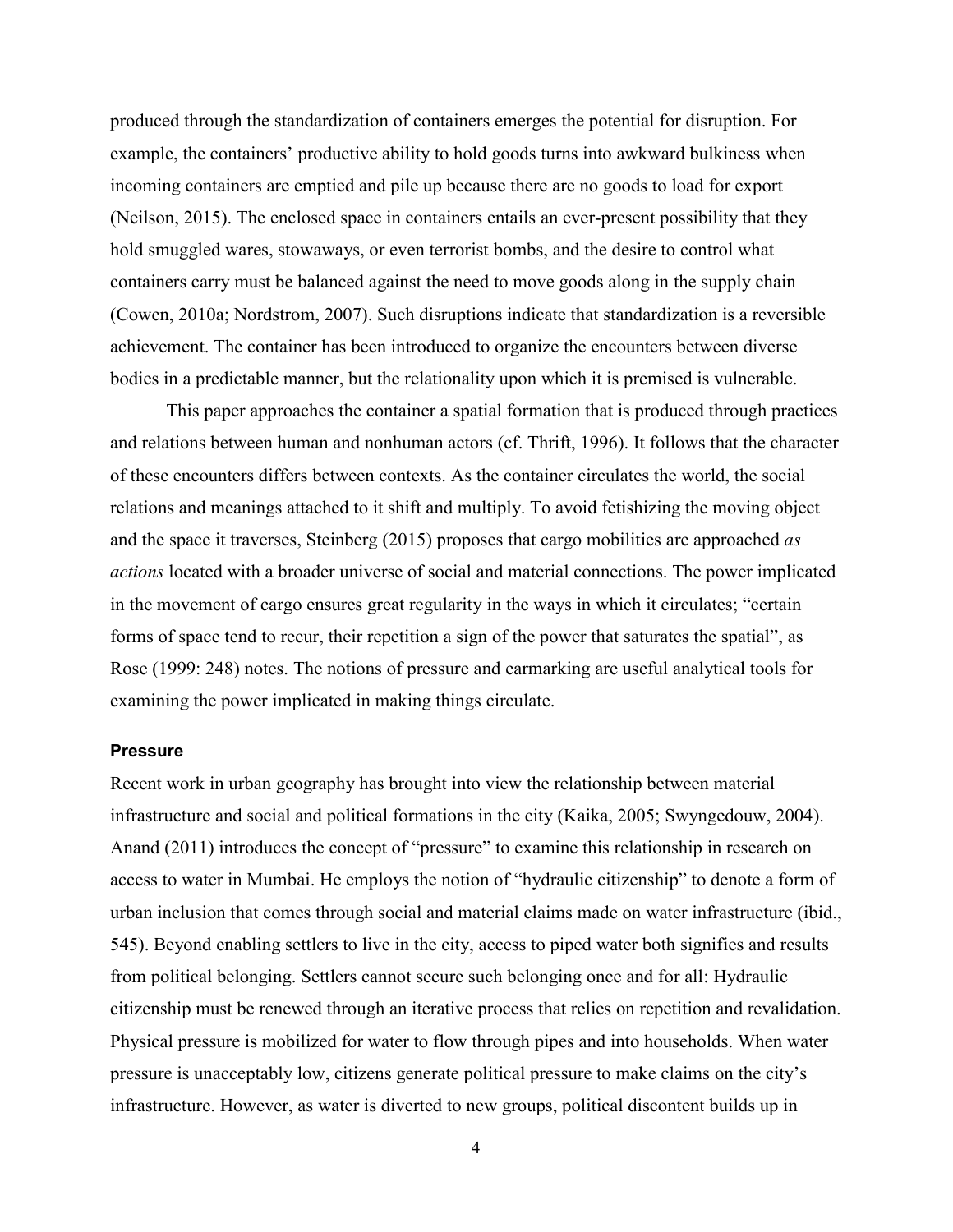disadvantaged sections of the city. The materiality of water contributes to an inherent volatility of its distribution regime. Pressure helps "apprehend the simultaneity of the social, political, and physical cities of Mumbai as they matter to those who live in them" (ibid., 558).

The priority of logisticians in just-in-time production systems is to keep goods moving (Cowen, 2010b). Whereas traditional warehouses stored stocks of goods, contemporary distribution centers are designed to perpetually keep goods in motion (Cidell, 2015). Some capital must be embedded in the ground in order for other capital to flow unobstructed. For example, the smooth travels of container-carried goods is enabled by massive place-bound investments at every link in the cargo chain (Danyluk, 2017). China's logistics expansion has inspired both admiration and wariness in other countries, in contrast to Africa's logistics infrastructure, which has been characterized by international institutions as inefficient, unreliable, and wanting (Stenmanns and Ouma, 2015). The World Bank (2016) characterizes African ports as bottlenecks in global cargo circulation, and quantifies the inefficiencies of African countries' logistics infrastructure through the logistics performance index. West and Central Africa score the lowest score of all world regions on this ranking.

Neoliberal turns in African politics are associated with a rise in commercial traffic into the continent's ports (Chalfin, 2010). Containers literally pile up inside African ports, where cargo dwell time is longer than anywhere else in the world (Refas and Cantens, 2011). African politicians and bureaucracies are, in turn, under pressure by international agencies to instigate reforms that will increase the amount of twenty-foot equivalent units (TEU) that their ports can process (Chalfin, 2010; Stenmanns and Ouma, 2015). As in the case of water piping in Mumbai, there are points of translation between the physical pressure associated with containers piling up and the pressure exerted upon government actors.

In the process of facilitating flows while maximizing profits, pressure is deferred and displaced along the logistics route. Repairs in one site may create blockages elsewhere. The utilization of logistics infrastructure is maximized and temporal breaks minimized to enhance profits. The loading and unloading of containers represent critical junctures along the route. Gregson and colleagues (2016) describe how, as a result of efforts to take full advantage of the container's carrying capacity, charges for demurrage (slow unloading) are barely avoided: A container load of polyethylene plastic bags shipped from Ningbo, China, was opened at its destination in rural England, where the people in charge of unloading realized that it was stuffed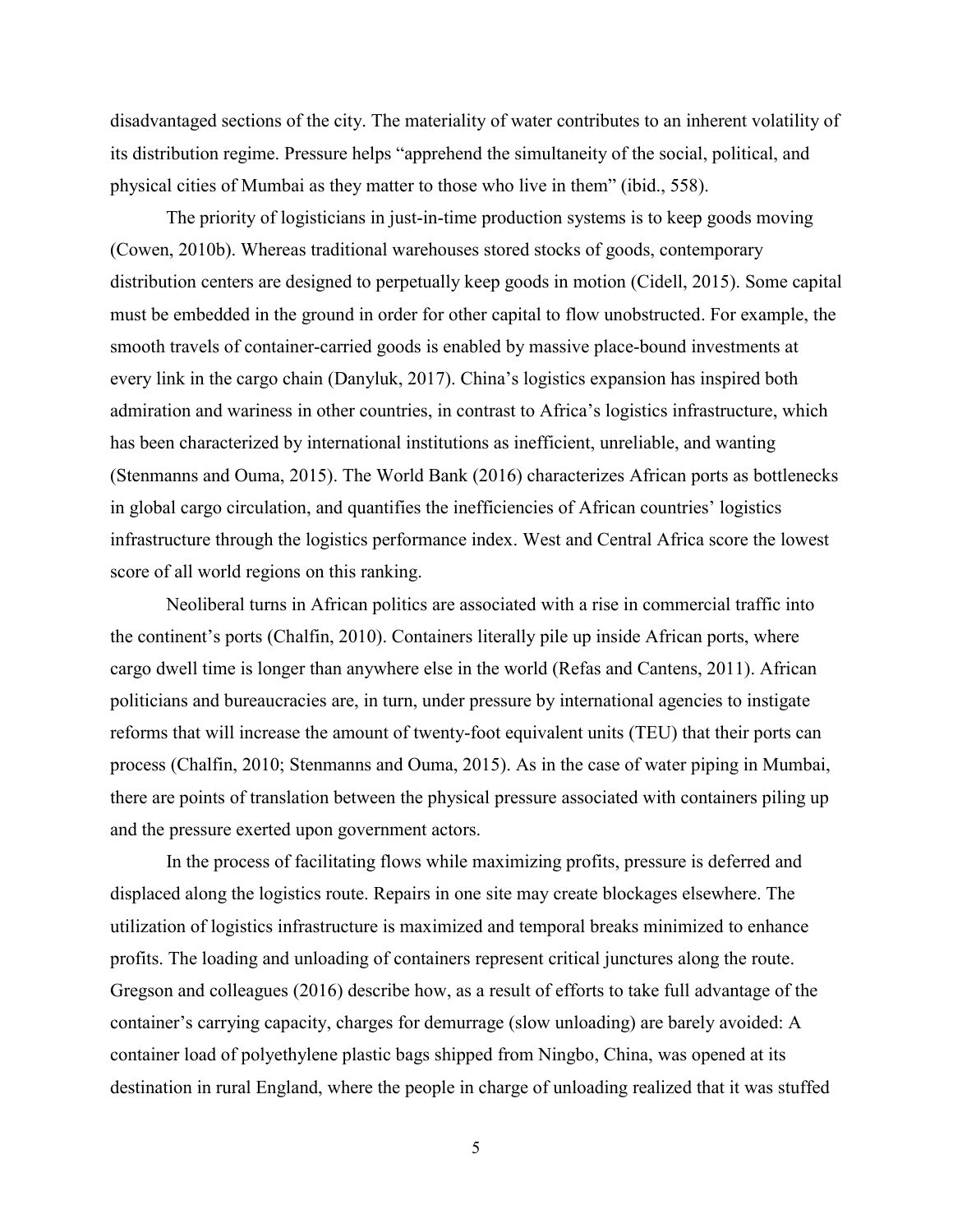with small, unconsolidated cardboard boxes. In four hours, two manual workers managed, with great physical exertion and under duress, to empty the container just in time to avoid charges for exceeding the lay time. In this case, the pressure was absorbed through physical toil during unloading. In other instances, truck drivers ultimately absorb the costs of delays in the form of compulsory roadside stops to rest following delays in containers' departures (Gregson, 2017).

The capacity to redirect pressure onto other actors, in the form of both lower profit margins and higher risks, is a characteristic of global supply chains that extends beyond the stretches during which goods travel. As Tsing (2009) demonstrates, the cost-cutting power of supply chains rests largely on the power to make independent contractors assume relentlessly increasing costs and accept fewer benefits. To understand how this is possible, one must look to the cultural and social foundation for self-exploitative practices among suppliers of goods and services. Various groups attach their identity to specific socioeconomic niches and place great value on being a business owner and self-employed, which in turn make them prone to absorbing costs and contributing to the downward pressure on prices along supply chains (ibid., 168). Precarity is not a an exception under current forms of capitalism; rather, vulnerability resulting from living between shifting assemblages is integral to how capitalism currently works (Tsing, 2015). By extension, the pressure identified emerging at various points along logistical chains (and supply chains more generally) will not dissolve, but take on novel forms and relocate.

#### **Earmarking**

*Earmarking* denotes the dedication of a specific resource for a particular purpose by attaching it to certain social relations. The social earmarking of money is a classic topic of anthropological studies of currencies and circulation in non-Western societies. Primitive currencies reserved for specific purposes have been described in great detail and contrasted with the single currencies of modern societies, with the latter supposedly unburdened by rituals and constrictions (Dalton, 1965; Bohannan, 1955). Some of these accounts have recently been revisited. In a reexamination of the spheres of exchange among the Tiv in northern Nigeria, Guyer (2004) demonstrates that the three hierarchically arranged categories of goods, of which each was associated with a specific currency, were much more permeable than Bohannan's study half a century earlier had indicated (Bohannan, 1955). Regional trade enabled conversion between low- and high-prestige items in both directions (Guyer, 2004: 31). Where direct conversion was deemed socially unacceptable, equivalence was achieved by way of intermediation through commodities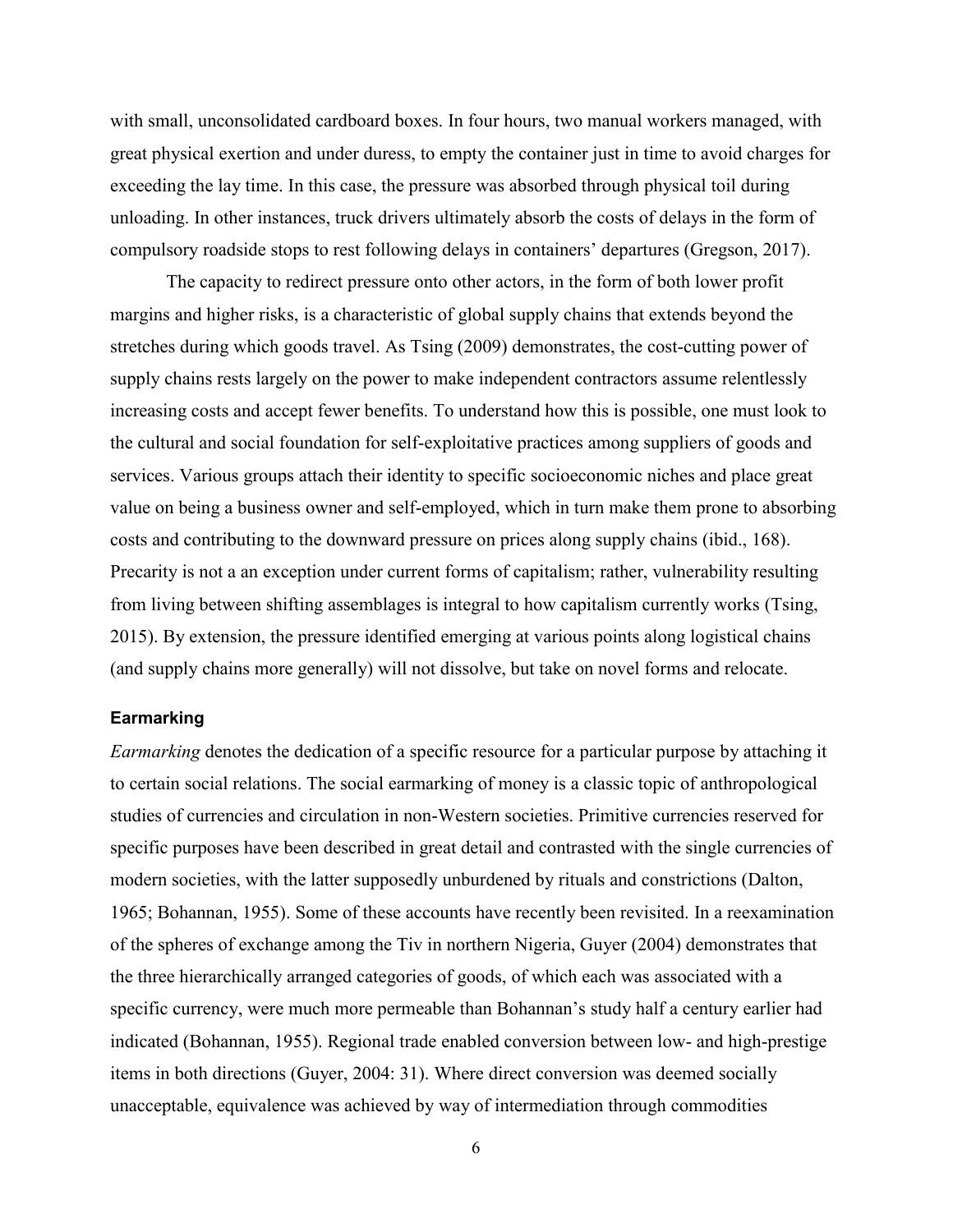circulated in regional trade systems. Gains were extracted by playing on the disjunctures between multiple coexisting systems of value. Within this system, asymmetry in exchange was understood and expected rather than "masked by market ideology of equivalence," as in contemporary market societies (ibid.: 40).

The earmarking of money does not call for multiple currencies. In psychology and microeconomics, scholars working within Western contexts have noted that people's spending behaviors are influenced by how they mentally code gains and losses (Thaler, 1985). While economists point to the irrationality of mental accounting and the suboptimal results it produces, anthropologists and sociologists have approached the multiple symbolic meanings of modern money as an integral aspect of social life (Parry and Bloch, 1989; Zelizer, 1994). In her seminal work, *The Social Meaning of Money*, Zelizer (1994) catalogues different types of social interaction and attendant earmarked monies. People employ a number of conceptual, legal, and organizational techniques, ranging from fruit jars to trust funds, to distinguish between various monies. The phenomenon of earmarking is not restricted to money; it applies to all socially exchangeable objects (ibid.: 29). However, distinctions and directives that defy instrumental calculations are particularly conspicuous in the case of money because it often is assumed to represent depersonalized and rational exchange. Writing against such fetishization of money, Latour (1990: 20) argues that money "has been thought of as something special, deeply inserted in the infrastructure of economies, whereas it is just one of the many immutable mobiles necessary if one place is to exercise power over many other places far apart in space and time."

The container resembles money in important ways. Like the coin, the container travels the world, has a standard shape, and is valued through the ways it is put into circulation rather than for its physical qualities. In the same way as the literature on the social life of money demonstrates that the relational origins and effects of circulating money should explored rather than presumed, logistics studies open up the attachment of social relations to container space to examination. Arguments concerning the social life of money can thus usefully be extended to container logistics.

The process of earmarking money is both complex and social, so disputes may arise because the parties assess the situation differently, pursue opposing interests, or subscribe to conflicting values. Zelizer's work (2011; 1994) has been rich in accounts of conflicts over the proper use of specific funds. A study of containers shipped home by Nigerian migrants in Europe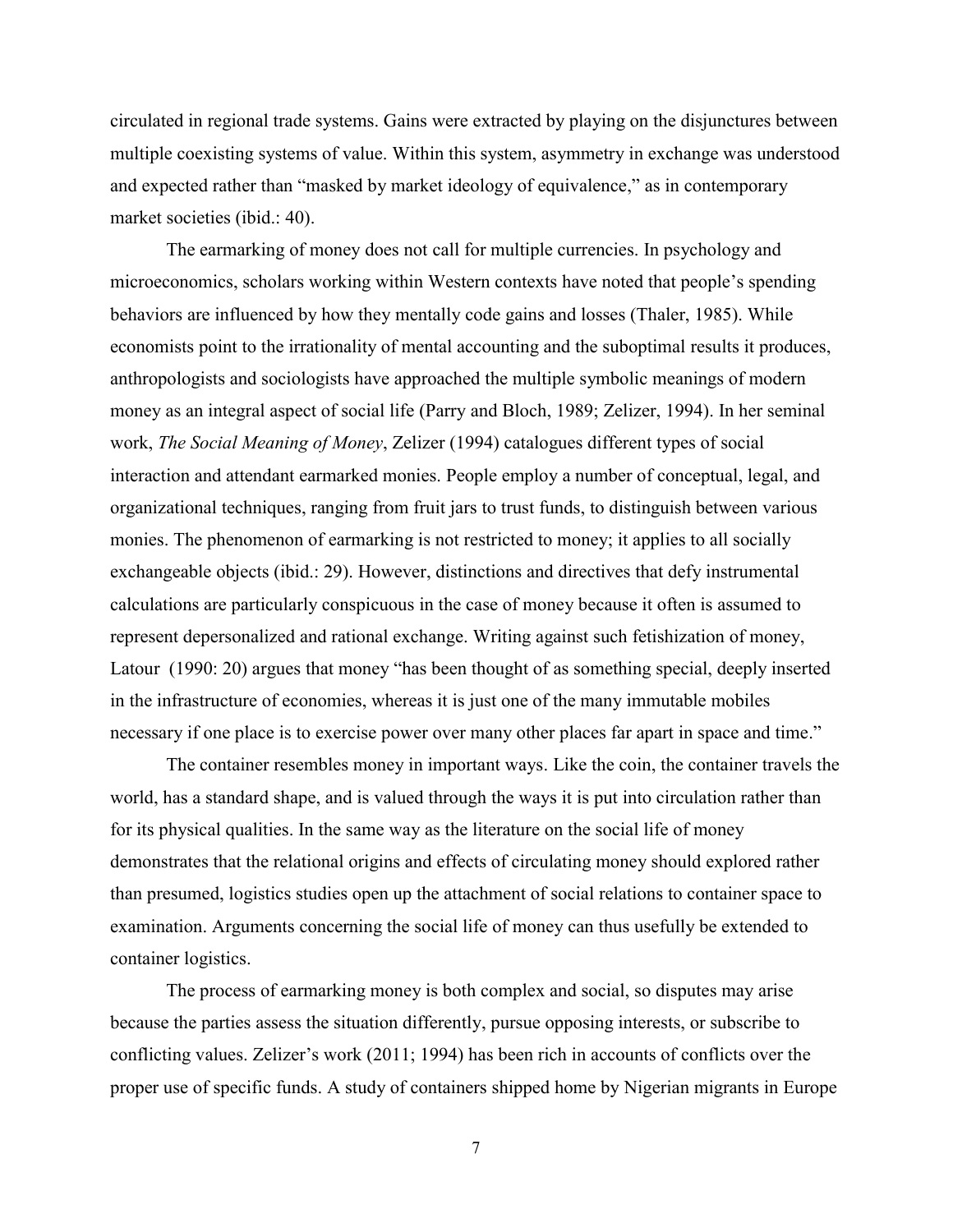provides an example of how the earmarking of goods within a container may become a subject of dispute (Jedlowski, 2016). The container shipment shared by a Nigerian migrant couple in Italy came to be at the center of a tense interaction involving the two migrants' extended families. The couple had achieved what many of their Nigerian peers aspired to do: ship home a container full of goods. The man had placed electronics and two vehicles in the container; the woman had filled it with tomato paste, clothes, and shoes. Both assumed that the proceedings from the sale would enable them to establish businesses in Nigeria and return to live there with their firstborn child. Once the container reached Nigeria, however, the couple's families started questioning how to divide up its contents. Furthermore, they did not support the emigres' plan to return from Europe, which would halt future remittances. These conflicts were exacerbated when the container got trapped in customs because the couple had underestimated the costs of clearing it. Goods were removed from the container and sold in order to pay clearing agents. The man was stuck in Italy waiting for his residence application to be processed, and he began to question his fianceé's ability to deal with the container import. He eventually also doubted her intention to honor their understanding about how the goods would be divided. Although the earmarking of the goods in the shipment had seemed straightforward at the outset, conflicts over the moral legitimacy of claims to those goods ultimately created irreconcilable differences. The container, instead of being a vehicle for achieving the couple's long-term goal of building a life together in Nigeria, precipitated their breakup. The earmarking, which initially consisted of a social contract between two people, was permeated by a number of other social relations, and the different definitions and interests eventually proved irreconcilable.

## **Methodology**

The analysis draws upon 16 months of ethnographic fieldwork between 2009 and 2016 in the Peral River Delta, South China, as well as shorter data collection periods in the Makola market (Ghana, along the Nigerian section of the trans-West-African highway), the Eastleigh market (Kenya), and the two trading hubs of Lomé (Togo), and Banjul (the Gambia). I first became interested in the role of logistics in China–Africa exports when I spent several weeks in the office of a Chinese logistics agent and her Nigerian colleague, who allowed me to recruit informants among their customers during my PhD fieldwork in Guangzhou in 2009. Watching everyday life in their office inspired me to learn more about the organization of logistics between China and Africa through interviews and observation among other freight providers. I was particularly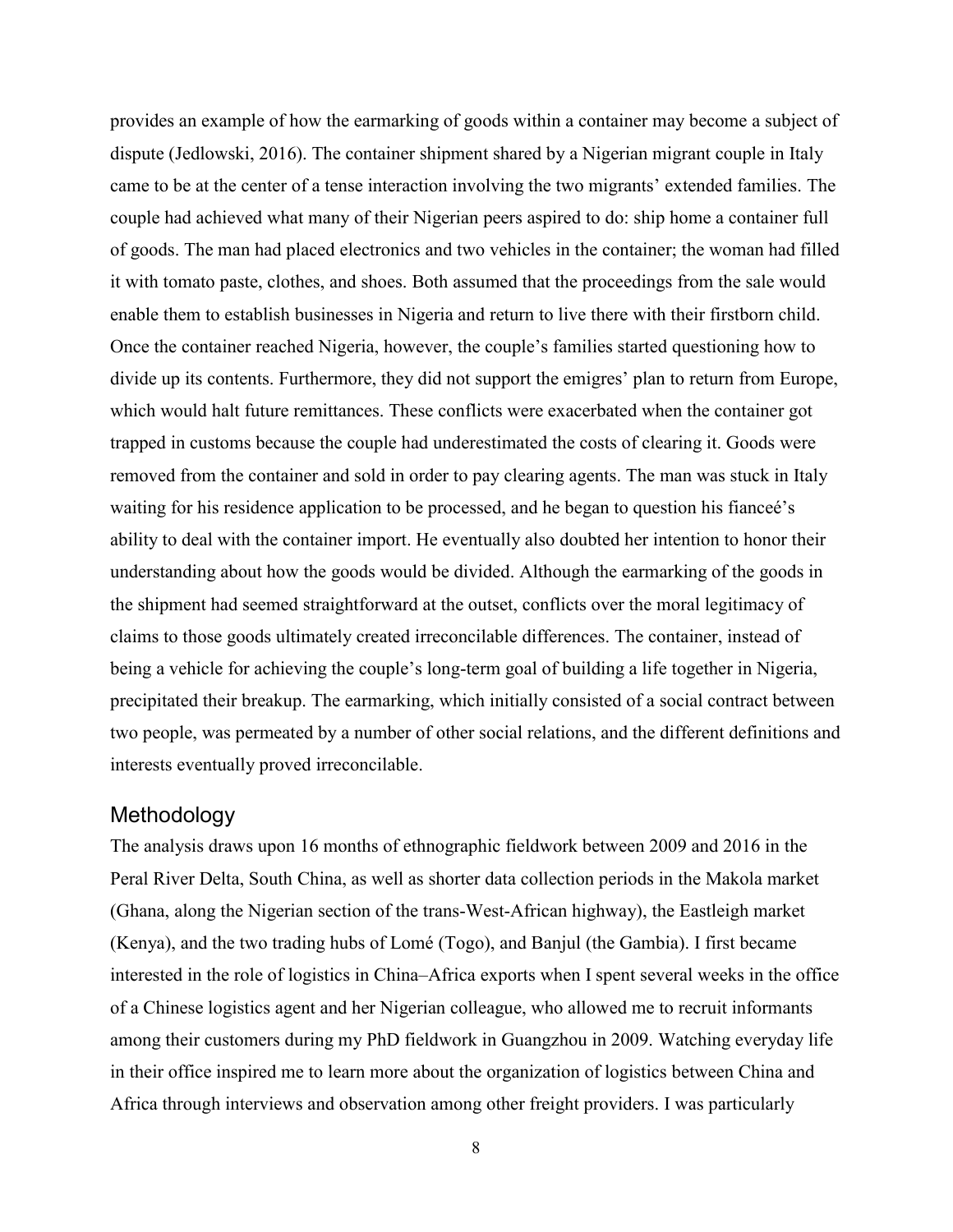intrigued by how devices I had taken for granted, including the shipping container, were employed in unexpected ways.

The methodological approach in this research has been inspired by global ethnography, which applies an ethnographic microscope to enrich theories about global processes from the ground up (Burawoy and Verdery, 1999). The field in global ethnography is defined empirically through the spatial reach of the processes and social relations at hand; relations do not merely play out in space, they are space-making. In my study, I started by conducting participant observation in logistics offices of West and East African agents in the center of Guangzhou. The fieldwork was then extended to the warehouses used by these agents in the outskirts of the city. I reconnected with the agencies at their warehouses in Lagos, Nigeria, and Nairobi, Kenya, from which they distributed the shipments to their customers. I also followed traders who exported goods from China to their home countries and conducted semi-structured interviews with providers and users of logistics services from the PRD to African cities.

Names and identifying details have been changed in this paper to protect the anonymity of the research participants.

## The logistical foundation for the China−Africa shuttle trade

The PRD has been a center for global trade since pre-modern times (Wyatt, 2010). At the pinnacle of the British Empire, Hong Kong emerged as an entrepôt city in trade between Asia and Europe (Ho and So, 1997). After the establishment of the People's Republic of China, Hong Kong industrialized and became a site for production as well as trade. The post-1978 Chinese reform policies allowed Hong Kong manufacturers to move production into Guangdong, where land and labor were cheaper (Smart and Smart, 1991). At the same time, Hong Kong strengthened its position as an intermediary for trade between the People's Republic of China and the rest of the world. The Port of Hong Kong was the main gateway for exports from South China at the time. Today, however, the ports of Shenzhen and Guangzhou have gained a place among the top ten world container ports, and compete with the Port of Hong Kong to ship goods from the PRD to the rest of the world (World Shipping Council, 2017).

The first West African traders set up their businesses in Hong Kong in the late 1970s (Bertoncello and Bredeloup, 2007). Through the 1980s and '90s, African traders from Commonwealth countries and many other nations could freely enter Hong Kong, where the colonial government focused more on curbing immigration from Mainland China than restricting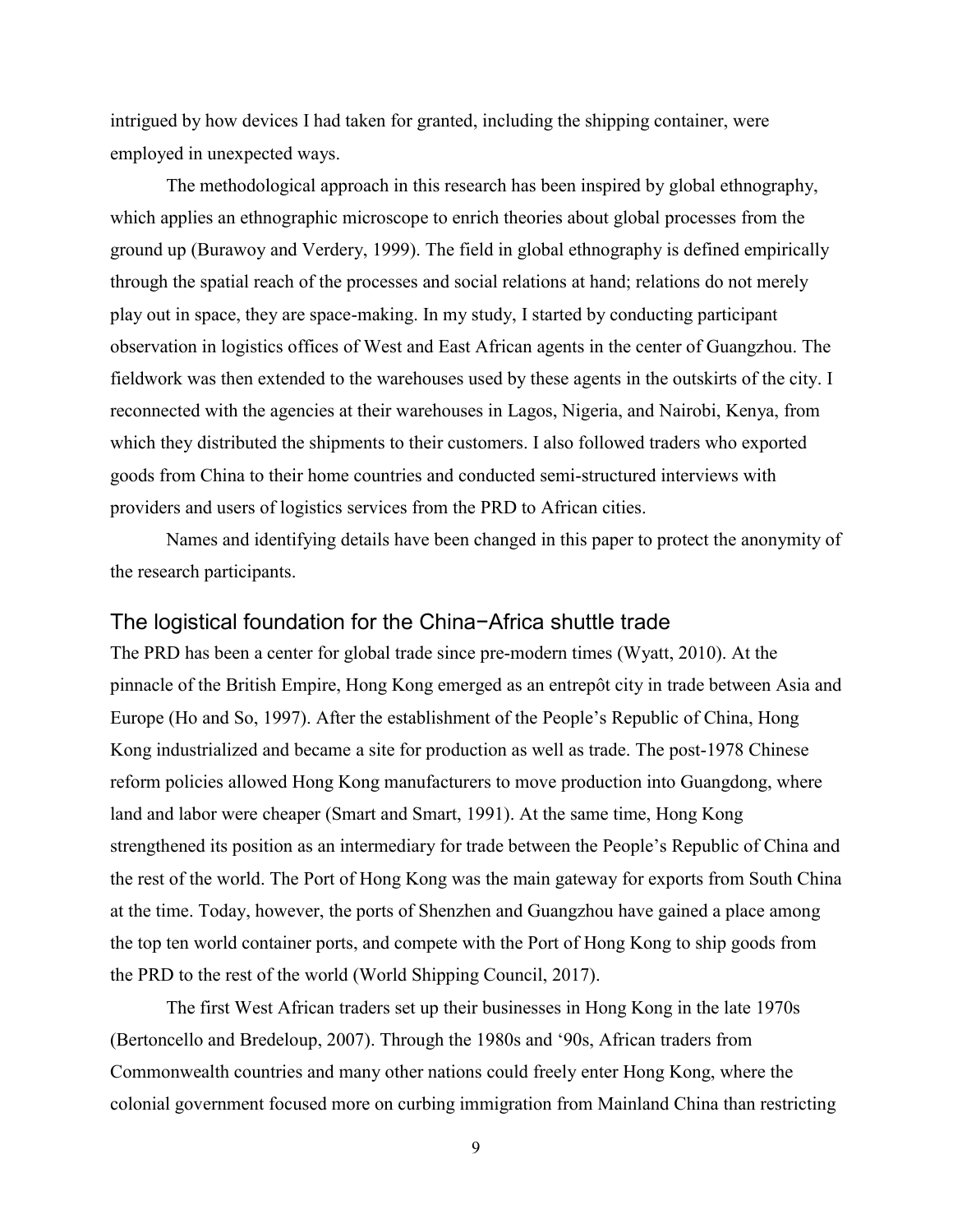intercontinental arrivals (Chen, 1987). Hong Kong benefited greatly from entrepôt trade, capturing a 24 percent average markup on re-exported Chinese goods (Feenstra and Hanson, 2004).

#### **The container as an achievement and an aspiration**

The high markup charged by suppliers in Hong Kong provided incentives for African traders to source goods directly from Mainland China. However, inadequate logistics infrastructure presented a barrier to less-than-container load (LCL) shipment from China, and traders who managed to navigate the messy manufacturing landscape in Mainland the 1990s often lacked the capital to ship full containers. The infrastructure in Hong Kong allowing African traders to share containers represented a key competitive advantage of Hong Kong trading agents. Interested in cutting the Hong Kong intermediaries out of their deals, manufacturers would offer traders credit to buy full container loads even though they had no guarantees that they would be reimbursed. One of the Africans whose trading careers was boosted in this way was Seydou, a Guinean businessman. Seydou had already made a few trips to Hong Kong to buy footwear when he first ventured into Mainland China in 1998. He quickly realized that the shoes sold by factories in Guangdong were much cheaper than those peddled by Hong Kong trading agents. With the help of a Nigerian man, he located a suitable shoe factory. The factory owner was eager to increase her turnover, and when it became apparent that Seydou lacked the funds to buy a full container, she offered him credit to ship a 20-foot container to Guinea. When the shoes arrived, Seydou sold them and repaid the factory owner promptly. Sixteen years later, Seydou had become a wealthy businessman, and he was still doing business with the factory owner who once took a leap of faith and entrusted him with more capital than she could afford to lose. In his narrative about the road to success, the first container shipment represented a defining moment.

As Seydou's experience illustrates, the resources required to fill a container attach symbolic value to them. While cargo ships are *en route* to their destination, the value of the goods they carry is unavailable. The net worth of traders can thus be deduced from the amount of goods they have locked up in containers. "He now had four containers at sea. I am telling you, he has [made it] big!" a Nigerian pastor said about a former congregant. The standardized size of containers allows wealth to be expressed such terms. The container is also a unit for articulating financial aspirations. The pastor prophesized to a cheering crowd of congregants: "Chinese factories will be calling you when you are asleep begging to give you credit. You will say no to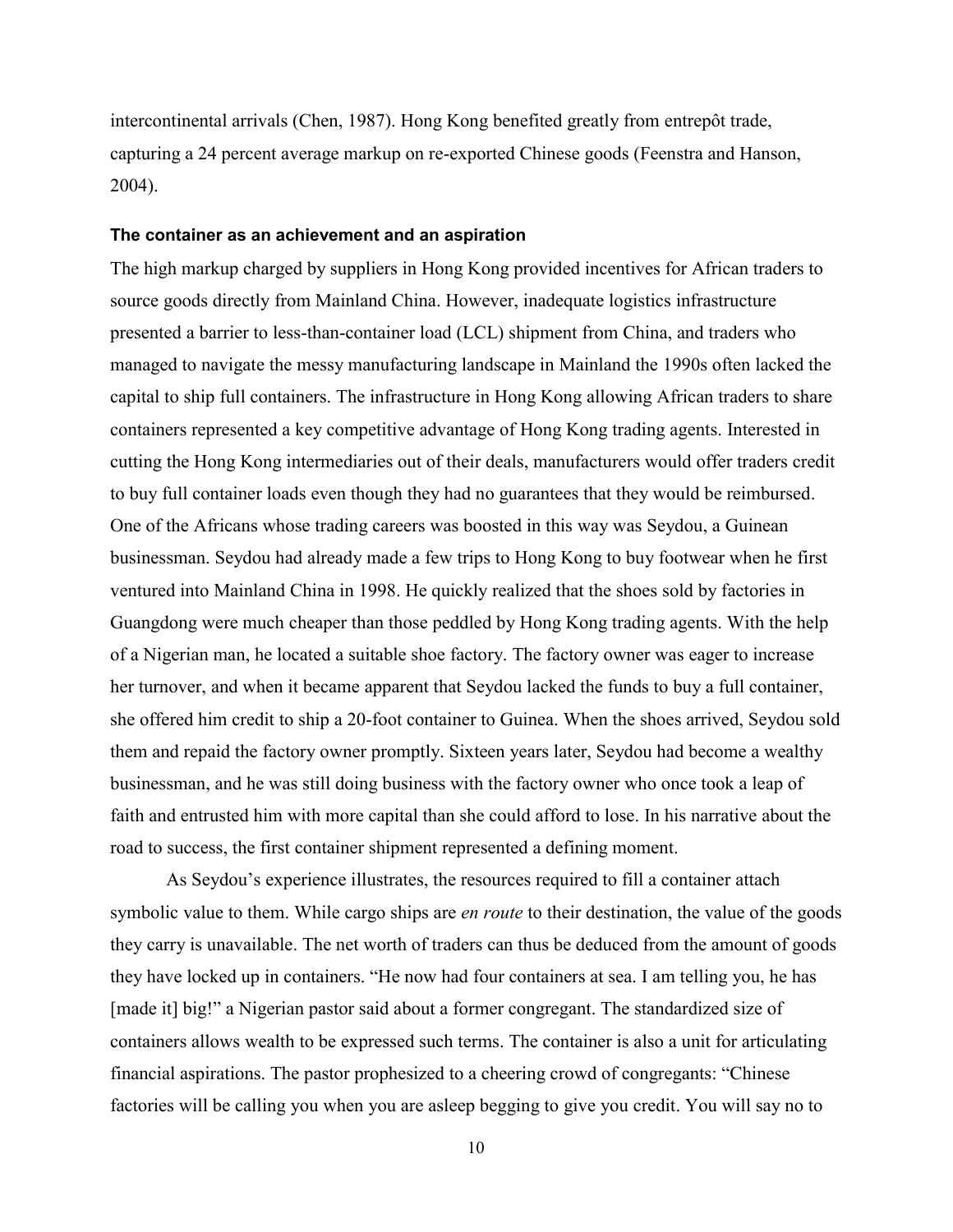the factory calling to give you 120,000 RMB credit, because there is another that is giving you credit for ten containers!" Presented in this way, the container is not merely a means to transport material objects that enhance the economic and social status of the owners; it is itself a marker of success. Shipping containers are aspirational because of their size and capital requirements. At the same time, these qualities served as barriers against direct trade from Mainland China to Africa. The introduction of LCL shipment in Guangzhou changed this, as discussed next.

#### **Partitioning the container through groupage**

While still operating from Hong Kong, Seydou coordinated his shipments with fellow Guinean traders with enough combined capital to send full containers. The establishment of logistics agencies in Guangzhou who offered LCL, locally dubbed "groupage," propelled exports to Africa. Groupage agents commission full containers to be shipped to African ports and resell container space to traders according to their shipment volumes. Groupage renders container shipment more flexible by altering the unit of calculation for shipping space from container loads to cubic meters. This eradicates the need for traders to coordinate among themselves to fill a container. Traders deliver goods to their logistics agent's warehouse, where the goods may be checked and repacked for shipment. Once the logistics agent amasses enough volume, a 40-foot container is booked, and the bales and packages are loaded. The container is backed into the warehouse, and forklifts fill it with pre-packed goods in less than an hour. Next, it is transported to either the Nansha or Huangpu port, together with a packing list that itemizes the load. In most cases, the logistics agent is also responsible for clearing customs both when the containers leave China and when they arrive in African ports. At the port, the container may be opened to compare the content against the packing list and identify potential illegal and counterfeit goods. When the containers have been loaded on board the carrier ship, the logistics agent receives a bill of lading (BoL). The BoL is presented at the destination port to release the goods. In most African ports, a clearing agent is employed to get the goods through customs at the destination. Unregistered logistics agents request licensed companies to lodge declarations in their name or pay a well-connected person to deal with the customs officers (Cantens et al., 2014; Schwarz, 2006). Customs clearance is particularly complicated for LCL shipments, for which there are numerous ways to define the value of the load and quantify import taxes (Refas and Cantens, 2011). Once the goods are brought through customs, they are transported to warehouses for pickup by the customers.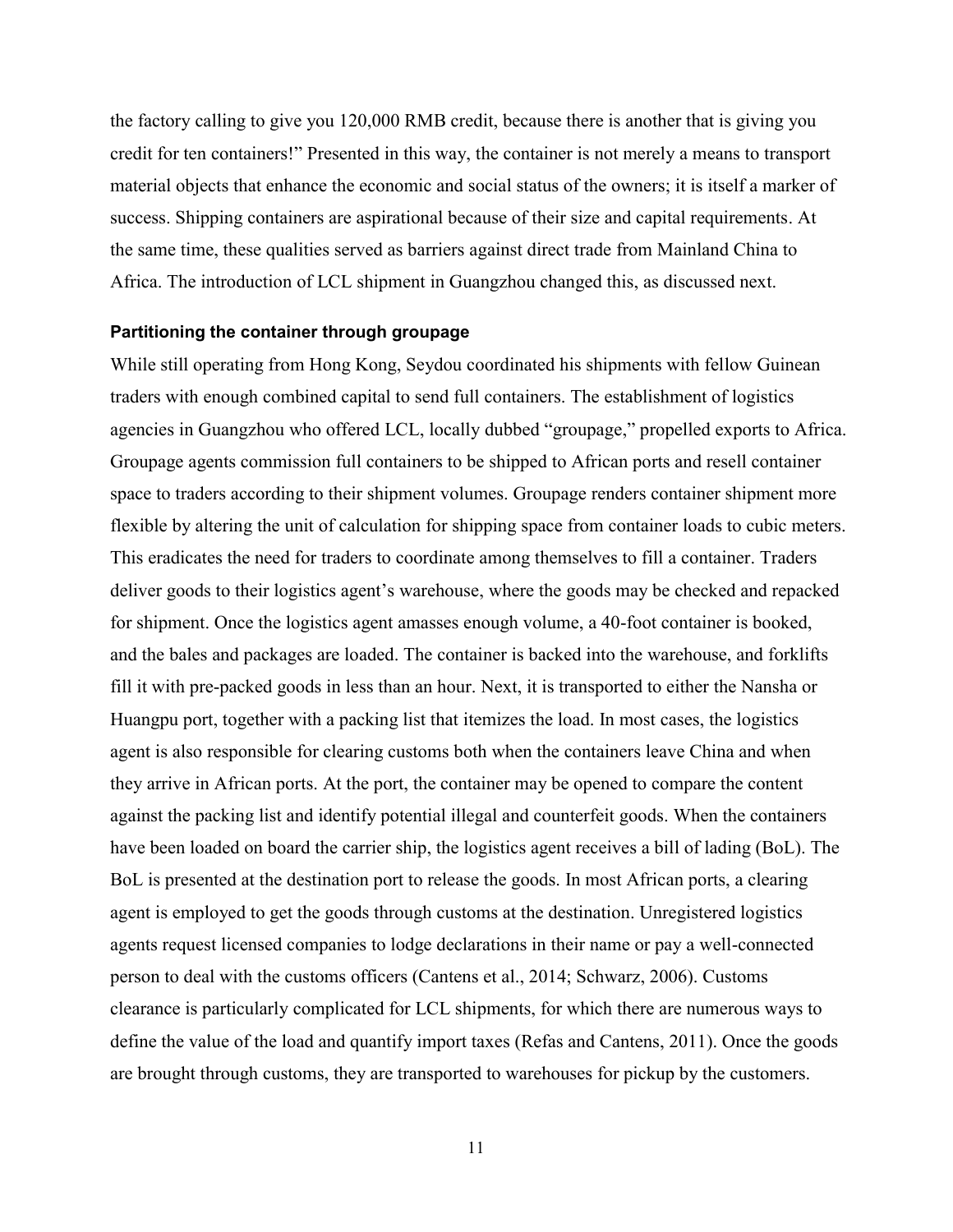One of the first groupage agencies in Guangzhou was started in 1999 by a Chinese woman, who had taken the name Mary, and her Nigerian acquaintance, Chibuzo. Mary had left the People's Liberation Army two years earlier to work for a Chinese logistics company in Guangzhou. She encountered one of the few Nigerian traders coming to the PRD at the time, and she helped him locate manufacturers. To expand her network of potential customers, Mary started frequenting a Nigerian-led church, where Chibuzo sat down next to her one Sunday. He asked whether she knew anything about shipping and explained that he needed a Chinese partner to set up groupage freight from Guangzhou. He knew how to clear the goods on the Nigerian side, while Mary would take care of the communication with the shipping line and customs in the Chinese ports. They founded *God's Way Logistics* with a combined capital of US \$2,500, which allowed them to commission a container, recruit customers, and clear the goods in Nigeria. God's Way had few competitors and grew quickly. The company is now one of the largest of several hundred logistics agencies in the PRD that ship to Africa.

The initial destinations for groupage shipments were Lagos and Port Harcourt in Nigeria and Cotonou in Benin. Cotonou was a point of transit to circumvent import bans and high taxes in Nigeria under the Obasanjo government (1999–2007). The goods were transported into Nigeria via the Cotonou-Lagos highway or across the border with Niger in the north, where checkpoints were less frequent and informal duties lower. Around 2010, when Goodluck Jonathan was elected president in Nigeria, import bans were lifted, and Nigerian logistics agents no longer shipped goods via Cotonou. As the group of African traders who travelled to Mainland China grew more diversified, logistics agents started shipping to ports across the continent.

Logistics has reconfigured who the long-distance traders are and what they can accomplish. Cheap, low-volume shipping options enable traders with capital as low as US \$5,000 to order customized products from small, low-tech factories in South China and ship them home. Even wealthy traders sometimes prefer groupage over full container loads because it helps mitigate risk, sustain a diverse product portfolio, and introduce merchandise in the market at different times. In combination with cheaper and more frequent passenger flights, the possibility of shipping by sea at low rates regardless of capital and contacts has indeed made trading accessible to new groups. The figure of "the trader" has consequently been reimagined. A common complaint put forward by wealthier merchants, discontent that their status as well as market shares has come under threat, is that "everyone is a trader these days." The development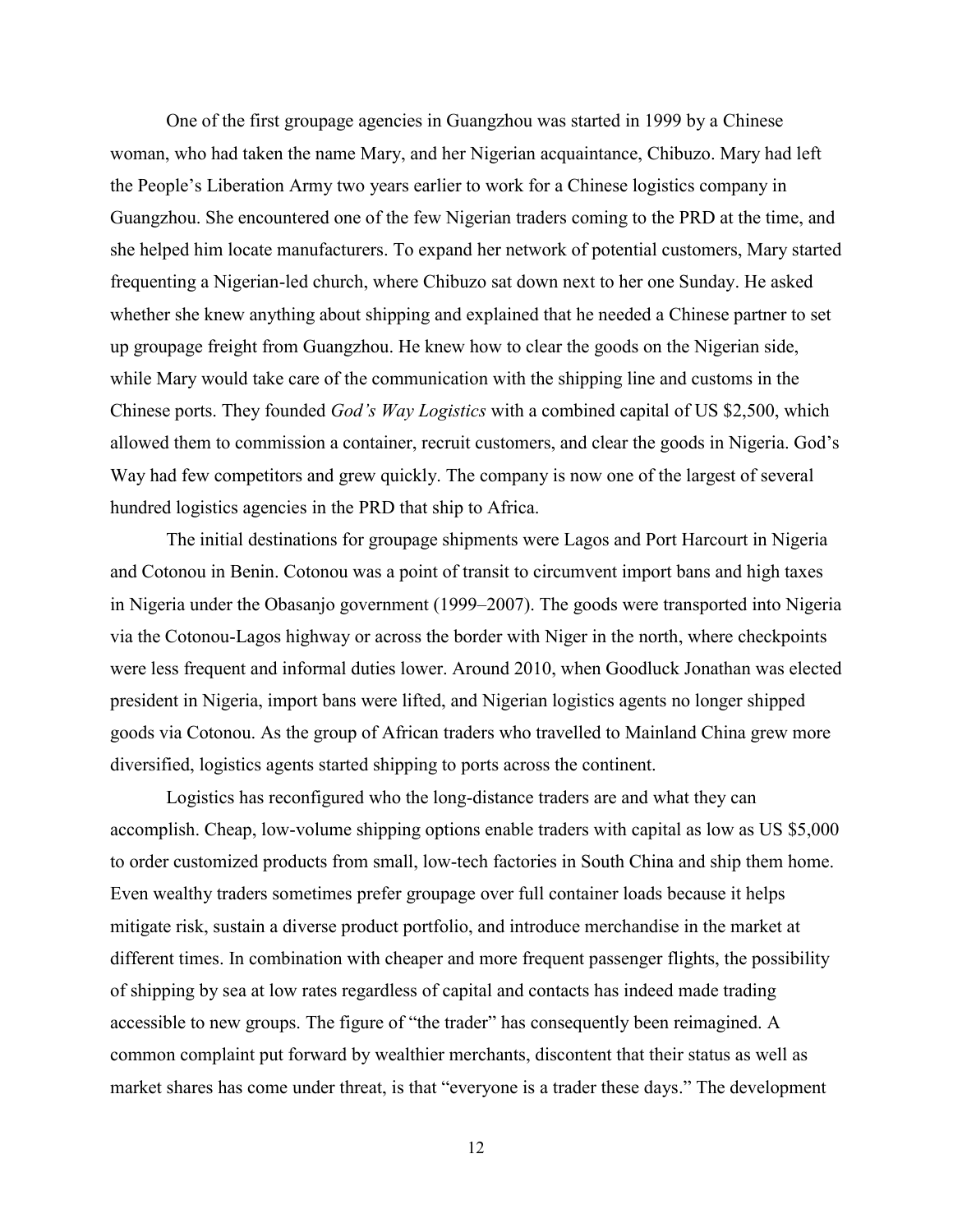illustrates how "[l]ogistics makes its subjects anew, which is to say that it produces and composes the parties that it brings into relation" (Neilson, 2012: 337).

Groupage logistics in Guangzhou has largely emulated the logistics agencies that were already in place in Hong Kong and Dubai, the main distribution points for Asian exports to Africa (Feenstra and Hanson, 2004; Sigler, 2013). However, logistics agents in the PRD offer a much broader range of services that allow traders to customize goods in addition to shipping ready-made products. They often help customers identify manufacturers, review prototypes, and inspect deliveries before shipping the merchandise to consolidate loyalty and enlarge shipping volumes. The agents furthermore seek to pull together bands of loyal customers by turning the logistics offices into social spaces, offering traders sugary tea of coffee, meals, and free internet access. Like the matsutake buyers courting mushroom pickers described by Tsing (2015), logistics agents know that customers represent an evanescent asset: Traders are quick to leave if they sense that another agent ships goods more effectively, trusts them with additional credit, and shows more care for their wellbeing while in China.

The warehouses of groupage agents are located on the outskirts of Guangzhou, where trucks with containers for loading can enter unobstructed. The traders order goods to be delivered to these warehouses. Warehouses represent permanent and concrete links to the traders when suppliers provide goods on credit, and logistics agents may be pushed to mediate in conflicts between traders and suppliers. An incident handled by an agent who shipped to Kenya is a case in point of logistics providers serving as mediators. The Chinese manager of a jeans factory came rushing into his warehouse with three other men. The factory had delivered goods for shipment, but the trader had not paid as agreed. The manufacturer now wanted the goods back, using physical force if necessary. The logistics agent, who knew the factory owner from previous transactions, asked for a chance to work it out, aware that his customer would be upset if her partially paid goods were removed from the warehouse. He contacted the trader, who promised to pay shortly. The manufacturer left the goods in the logistics agent's custody in the meantime, and told him once the trader's payment came through and the wares could be loaded them into a container.

The articulation of Guangzhou as a logistics hub in China-Africa value chains has entailed disarticulations. Wholesalers and factory representatives based in Hong Kong as well as some of the logistics infrastructure in the city have been made redundant in exports to Africa. One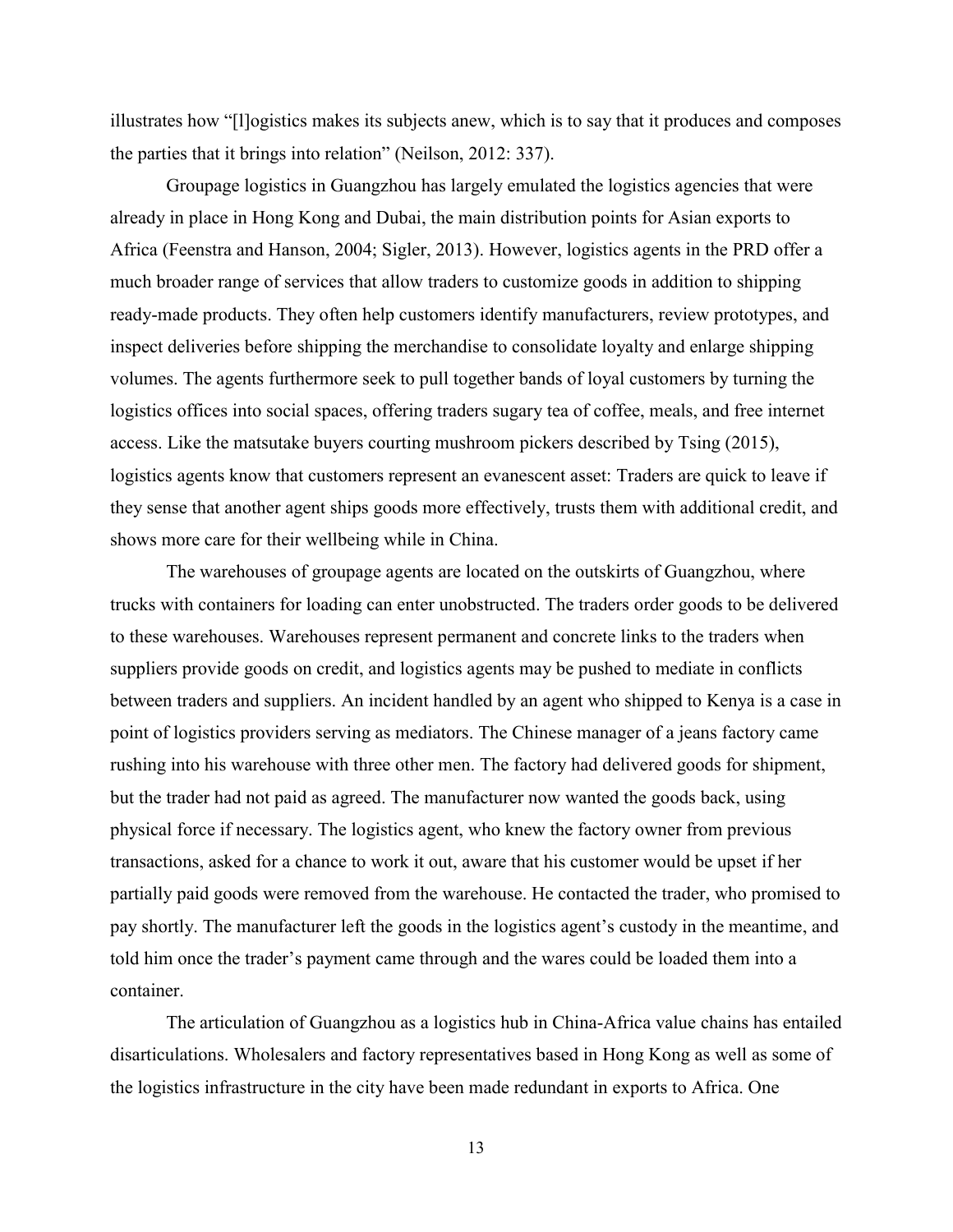exception is the transport of illegal goods, particularly copies of brand-name products. These are still often moved to Hong Kong by truck, from whence containers with counterfeit goods get through customs more easily than in the Mainland (Mathews, 2015). More generally, informality and illegality are institutionalized through logistics. Logistics agents predict the costs of bringing both legal and contraband goods through customs, and they offer traders fixed prices for shipping merchandise in the two categories. The agents are also expected to ensure that goods avoid getting trapped in customs.

Traders commonly pay for logistics service upon collecting the goods, and they may even be allowed to postpone the payment further to sell some merchandise first. The prepayment of import tax and duty on behalf of customers sets the African logistics agents in Guangzhou apart from large international logistics companies in South China, which offer such services only in exceptional circumstances (Wang and Cheng, 2010). The informal credit extended by logistics providers is particularly important because traders rarely have access to formal bank loans.

Logistics also provide traders with a mode of storing value. In relation to just-in-time production, it has been noted that containers operate as a method of storing goods, holding inventories in slow motion rather than placing them in place-bound storage shelves (Gregson et al., 2016). For African traders, the moving container is useful for the storage of value as well as goods, which is useful in contexts where liquid assets is associated with pressures for redistribution (cf. Smith, 2001). Furthermore, the arrival of a full container attracts attention and enables others to roughly quantify one's wealth. By using groupage services instead, traders ensure that they do not hold large amounts of money that others feel entitled to lay claims on, but tie their wealth up in goods that remain in transit. This is not to discount the contributions of traders to the larger community. Indeed, proceeds from the sale of groupage shipments may go toward school fees, hospital bills, funerals, and more for an extended group of people. Resources that trickle in slowly and steadily allow the traders greater control over social spending and help them retain business capital.

## Applying pressure: Disrupted relationship between container and content

The competition in the logistics sector in the PRD today is fierce, leading high turnover. Bankrupt agencies try to transfer their warehouse leases to newcomers and resell essential equipment, including forklifts, security cameras, office furniture, and hydraulic baling machines.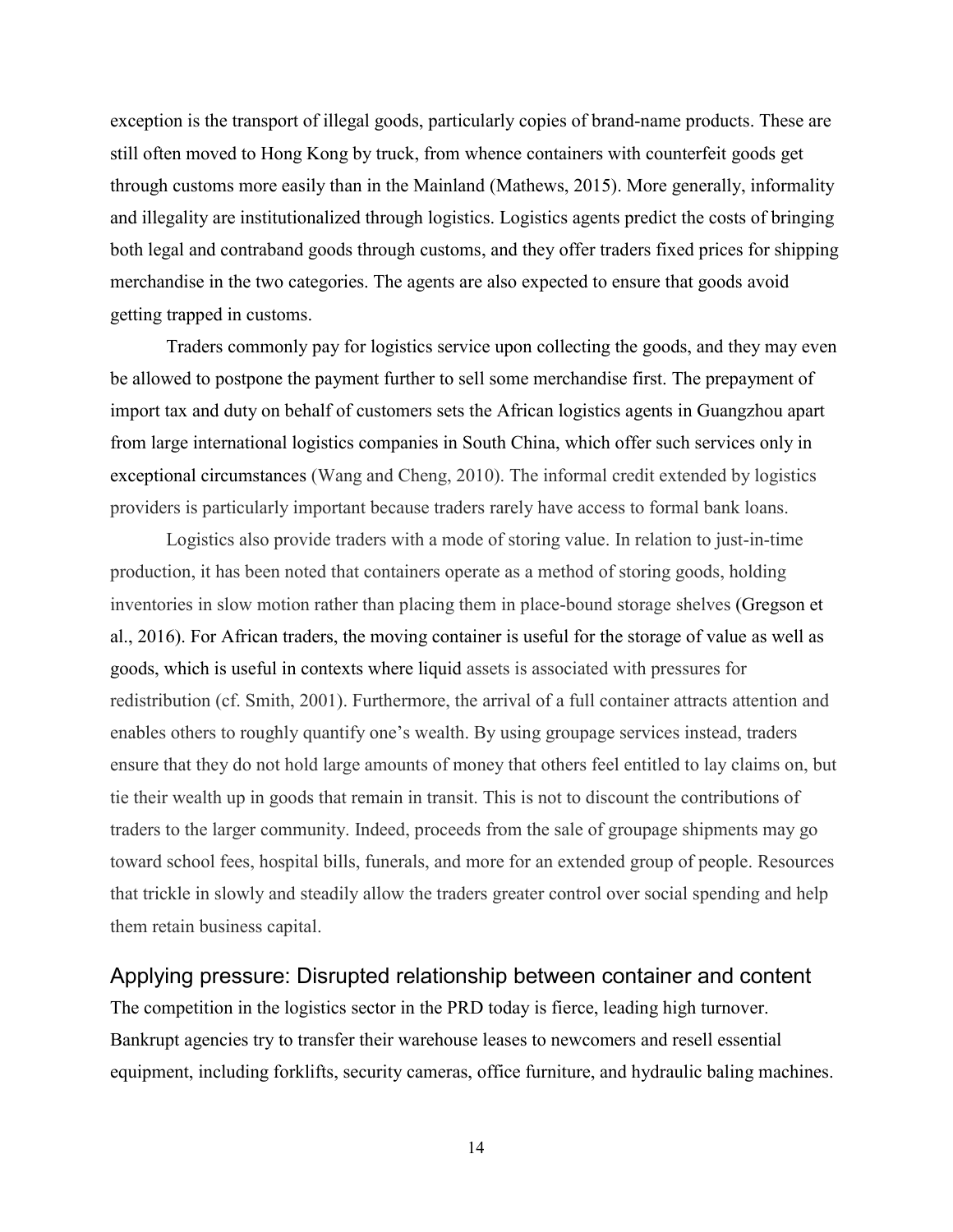The balers are designed for crushing scrap metal, but logistics agents have employed them to compress goods, especially clothes, before loading them into containers. The compression allows more pieces to fit into each CBM, thus enhancing the value of the space within containers. An ear-piercing sound fills the warehouse during the compression process. Jeans buttons, plastic adornments, and other pieces occasionally break loose under pressure, bursting out of the packages and endangering warehouse workers and traders that stand too close to watch the process. Next, the merchandise is wrapped in tarpaulin sheets held together by packing strips, and the packages are measured to calculate the freight. The traders' names and phone numbers are written on the bales. "What's your marker name?" logistics agents ask traders, who may prefer to use aliases to avoid identification by competitors who catch a glimpse of their bales in warehouses on the Chinese or African end of the logistics chain.

Logistics affect production processes and styles. In the trading malls catering to Africans, clothing suppliers ensure that the goods on offer can handle crushing pressure. Traders want shirts with traditional buttons rather than unreplaceable snap fasteners and prefer embroidery to metal decorations. Of course, some fashionable, high-quality items justify container shipment where no pressure is applied or even air cargo transportation. However, the low profit margin on clothes made for mass consumption demands that African traders, like multinational fashion companies supplying clothes to Europe, minimize shipment costs.

Clothes and mannequins are complementary goods; demands for the two products increase in tandem. Mannequin wholesalers have set up close to apparel suppliers in Guangzhou. The mannequins marketed to Africans are taller and curvier than those seen in Chinese stores. They can be fitted with any wig, but their bodies are beige (ethnocentrically labelled "skin color"). Chinese mannequin vendors in Africa import containers full of mannequins directly from the producers. Nevertheless, some African traders prefer to buy them in Guangzhou. For logistics providers, the mannequins represent the clothes' opposite: They are bulky, irregularly shaped, brittle, and — sometimes to the customers' surprise — more expensive to ship than to procure. At a company catering to Ghanaian customers, female garment traders who had bought mannequins kept returning to the logistics agent to haggle on the shipping price. They accepted the company rate per CBM but asked that the amount of CBMs charged for the mannequins be lowered, threatening to take all their logistics orders elsewhere unless the logistics agent conceded. With no opportunity for transmitting this pressure to the commodities by compressing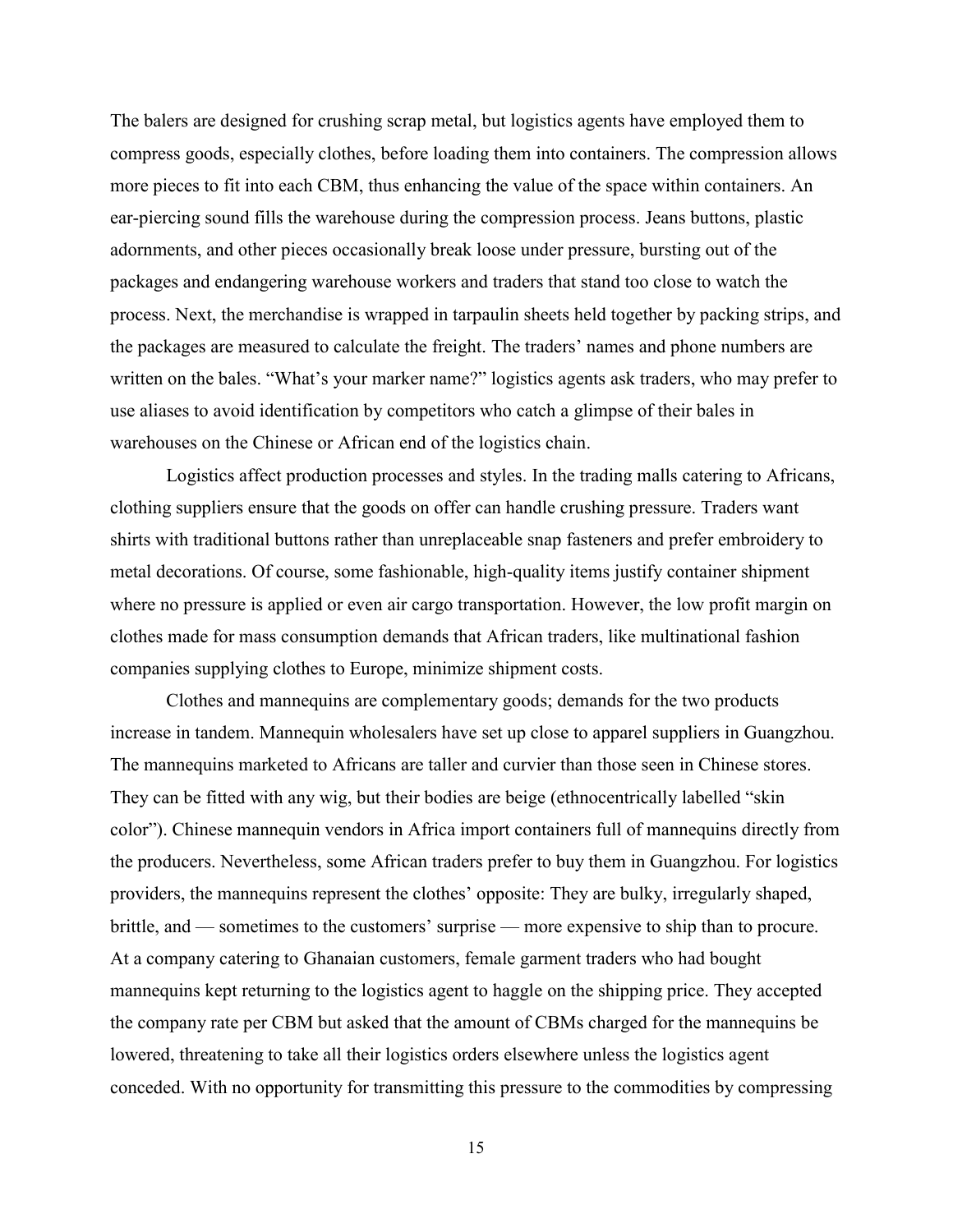them, the agent saw no other option but to bill for a lower CBM count than the mannequins occupied and shipped the mannequins at a loss.

The baler compresses the goods into cuboids with slightly bulging sides. Logistics agents charge traders according to the volumes of their bales, calculated based on their widest points. An employee measures the height, width, and depth of the bales, sometimes in front of the customer and showing the numerical values on the measuring tape in a theatrically exaggerated fashion. Due to the somewhat irregular shape of the bales, differences occur between the volumes traders pay for and the actual volumes that the bales contain. This discrepancy provides the logistics agent with opportunities for gains. After the bales are stacked into the container, a forklift presses them together. The pressure causes the bales to shift and fill any empty spaces. By exploiting the spaces between bales, the logistics agent can charge for greater volumes than the containers held. One logistics agent pointed out that the margin between the calculated and the actual space was where he found it possible to make a profit; noncompressible goods, such as electronics and furniture, allowed him only to recover expenses. Creating and employing disjuncture in measurement scales as a means of profit has a long history in Atlantic Africa, as described in Guyer's book *Marginal Gains* (2004). Ordinal scales with socially agreed threshold values create opportunities for gain when numbers on a continuous scale are matched with them (ibid.: 51–60). In the case of ocean carriage, the containers represent the ordinal scale (TEU), while the volume of the bales is on a continuous scale.

The marginal gains generated through the shuffling of bales are lost if a container is intercepted for inspection at the Chinese port. Hodan, a logistics agent, complained that the port authorities would lift goods back into the container after inspection but stack them without applying any pressure. "When they close it, they will not push [it] for you," he grumbled. About ten percent of the content was left out after inspections, and port officials called Hodan to make him collect the surplus goods. Hodan dreaded this phone call, which implied that he lost the profit on the shipment and that his customers would wait longer for their goods to arrive. The system of containerization is premised upon the stability of relation between its constituent elements (Martin, 2015). This stability is unsettled by the practice of applying pressure. Customs inspection no longer merely delays the container; it is a disruptive event that redefines the volume the container holds. As customs inspections undo the idea of the container as a fixed unit, the logistics agents' opportunities for value capture are lost.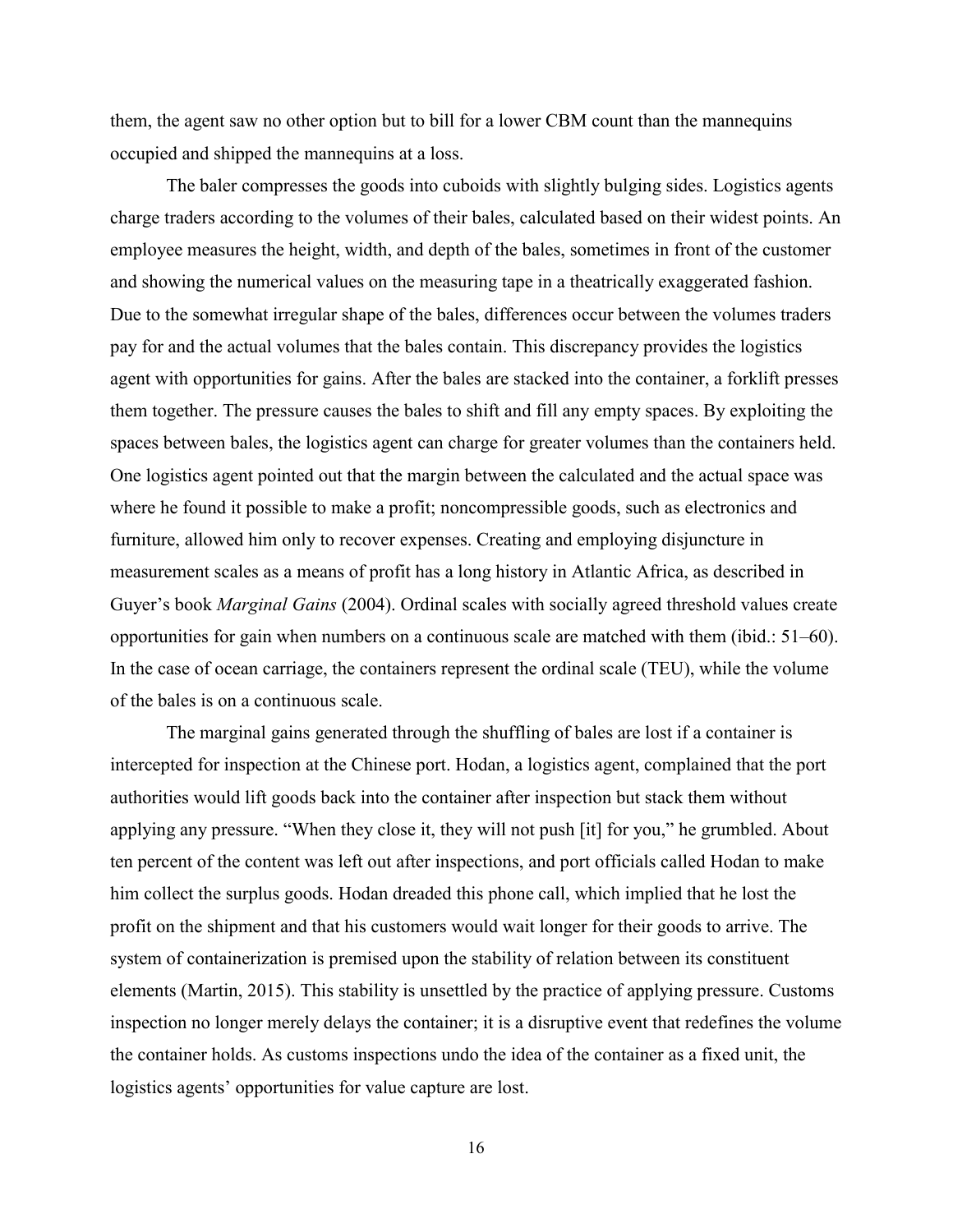Logistics agents take both spiritual and practical precautions to reduce the chances of customs inspection. The prosperity gospel — the belief that financial blessings are the will of God for Christians — is popular in African-led churches in the PRD, where the congregants are either accomplished or aspiring businesspeople. Prophesies, prayers, and testimonies often concern the smooth passing of containers. One logistics agent testified in church that ever since he started touching each container and praying before he sent it off, the government had not inspected any of his shipments. Pragmatic measures were also called for to protect the container. Logistics agents estimated that about one in ten containers leaving from the ports in Huangpu and Nansha were opened for inspection, with fluctuating interception rates. This could be exploited to ensure the smooth passage of the containers. "It depends on [where] they are trying to be strict," Hodan replied when I asked how he chose which port to use. He would call contacts in the ports before deciding where to direct a container truck. "This week there is a lot of checks," the liaison in Huangpu Port might say, in which case he would send the container to Nansha Port instead.

The logistics agents often prefer to check whether the goods their clients ship are copies, some employing a person dedicated for this purpose. Copies cost more to get past customs on both the Chinese and the African side, and the logistics agents charge more to ship them. For example, a logistics company shipping goods to Nigeria quoted two prices on one of their flyers from 2009: Customs clearance for air-carried non-contraband goods cost 80 Naira per kilo, whereas the equivalent charge for contraband goods was 280 Naira per kilo. Manual checking prevented customers from lying in order to save costs or sending counterfeits out of negligence, simply because they were unfamiliar with the original brand name. As described by Mathews (2015), bribes to customs officers are common. Logistics agents inform customs officers in advance that the container holds illegal copies, either in its entirety or in packages stacked in the back, and pay to protect it from inspection. The relative ease with which counterfeits pass customs reflects a basic conflict of interest between national and local officials. At the national level, politicians want China to shed its global reputation as a source of copies and ensure compliance with international commitments, such as the World Trade Organization membership (Zimmerman, 2013). Locally, by contrast, officials may place greater priority on the protection of manufacturing jobs and avoiding blockages in ports due to inspections.

The vulnerabilities of the logistics order described above are most currently noticeable through the effects of increasingly restrictive Chinese visa policies. These have made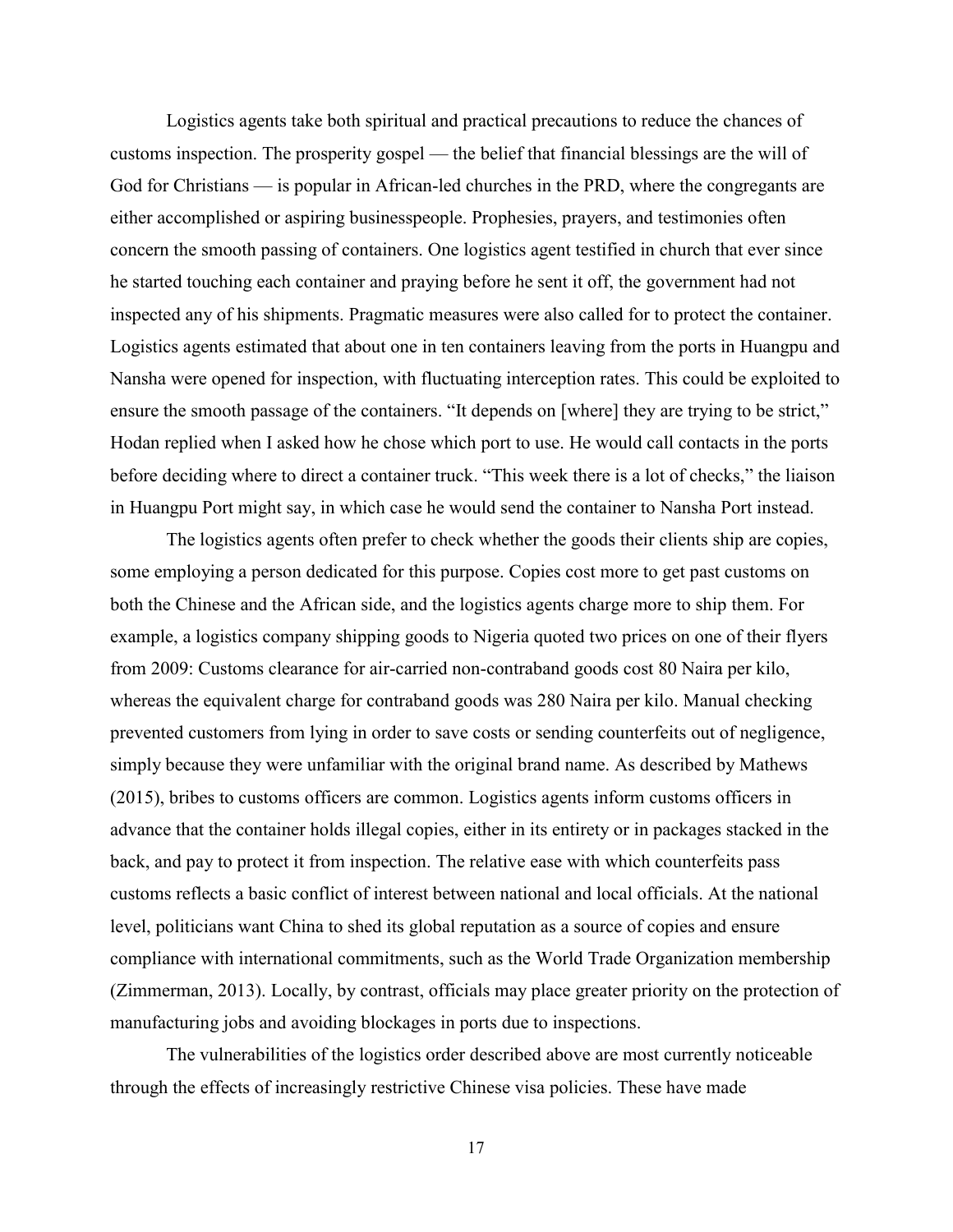procurement trips more expensive and prevented some traders from travelling to Guangzhou altogether. Without the opportunity to personally pick out goods for highly fashion- and priceconscious African consumers, many traders opt not to import from China at all. This puts pressure on logistics providers, whose business models rely on high turnover, and has already forced shipping agents out of business. Paradoxically, the Chinese government invests billions of dollars in the Belt and Road Initiative to enhance long-distance trade while simultaneously pursuing populist anti-immigration policies that place tacitly tolerated and highly effective logistics systems under threat.

## Earmarking of shipping space

When an empty 40-foot container is backed into a warehouse in the PRD and opened, logistics agents have 67 CBM of space to fill. In groupage shipping, the agent has already earmarked this space for specific customers by the time their container arrives. This section discusses how traders who ship full containers use earmarking techniques to distinguish the categories of social relations attached to different sections of the container space. Based on these categories, traders divide the physically homogenous space within a container into separate segments and impose different principles for governing how these sections are used. The earmarking of freight space is a response to uncertain political and economic circumstances as well as a tool for coping with the social expectations associated with transnational travel. The rest of this section discusses one particular case of earmarking, whereby a Senegalese trader organized the movement of goods to secure the sustainability of her business as well as her social relations.

Bintou was a middle-aged woman from the suburbs of Dakar who was proud of how she had managed to build herself up as a businesswoman from a humble start decades earlier. She liked to talk about her respect for Hillary Clinton as a woman who stood by her unfaithful husband and thus secured her family's future. Bintou described herself as a quiet person who was in China to do business, not to fool around. To illustrate her point, she identified a young Gambian man who attempted to gain her attention, most likely to offer sexual intimacy and be gifted some money. She highlighted the difference between herself and the women who allowed such men to court them. The self-identification as a family-oriented person turned out to be central to her descriptions of her commercial activities.

Like many African traders, Bintou was expected to bring gifts when she arrived home from China. Such gifts can deplete the business capital of traders who fail to show restraint.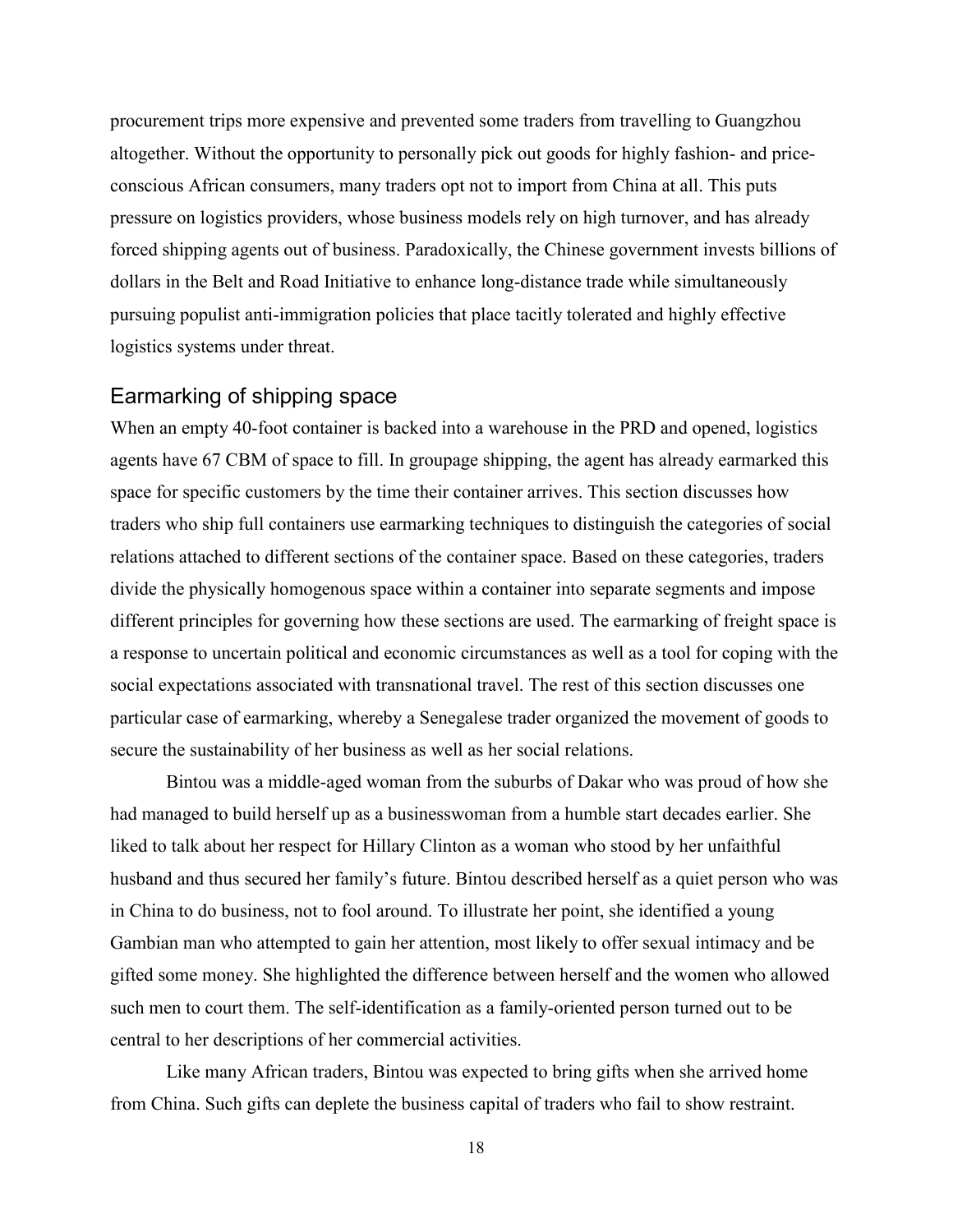However, as a woman who cared mainly about her immediate family and did not like to throw money around, Bintou announced that buying presents for her close family sufficed. Moreover, she would not bring more gifts than could fit in her suitcase. The combination of spatial restrictions, gendered identity, and moral framing allowed Bintou to restrain expenditures on presents.

A Senegalese logistics agent would commission a 40-foot container on Bintou's behalf at the end of her stay. As she bought goods, she had them shipped to the agent's warehouse, where he measured and stored them. She mentally partitioned the space in the container before she started the procurement. Bintou reserved one section for goods that allowed her to recover travel expenses: A section set aside for China-made cloth would pay for the air ticket and visa to China She worked with a wholesaler in Dakar to distribute the textiles to retailers, who paid her back in weekly installments and reimbursed her fully within a month's time. She dedicated another section to recover the costs of accommodation and living expenses in China. She filled this space with tampons and mattresses, goods that, like the cloth, had low but predictable profit. The money Bintou received from the sales of the textiles, tampons, and mattresses would fund her next trip to Guangzhou.

The remaining space in the 40-foot container was designated for furniture and household appliances, which Bintou imported and sold on credit to people living in her suburb. This business yielded higher profits than textiles and sanitary products but had slower returns and higher risks. Bintou gave customers furniture pieces one at a time, for which they paid 325 CFA (US\$ 0.56) every day through a credit plan. "That is not a lot, but in a month it makes 9500 CFA. If you have many clients like that, it adds up to millions per year," she said. She had recently struck a deal with a landowner in her community that would expand her group of customers. This time, she had filled the container with bathroom fixtures, living room furniture, television sets, refrigerators, and air conditioners. Similar furniture payments plans have served as avenues for financial inclusion in many parts of Africa, particularly among black South Africans (James, 2014). Affordable container shipment makes such schemes viable for China-made goods.

At first sight, Bintou's earmarking of space may come across as a way to separate the resources allocated to social reproduction (the suitcase) and those allocated for business purposes (the container). However, just as anthropologists focusing on money have proven that the distinction between social and profit-oriented spending does not hold (Parry and Bloch, 1989),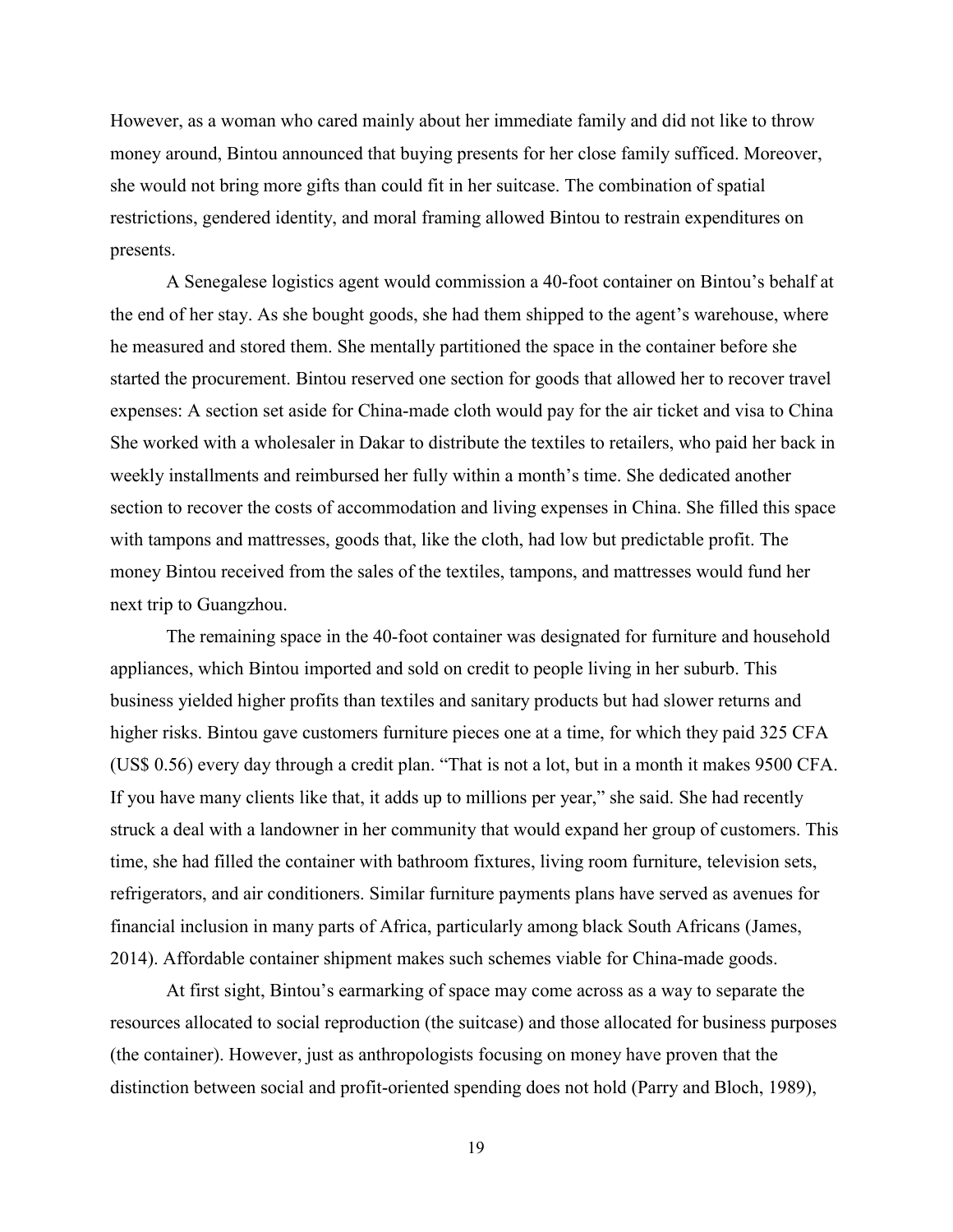the space earmarked by Bintou does not fit neatly into one category. When I asked if she included gifts for her housemaid in the suitcase she had devoted for gifts to family members, Bintou replied "Of course! I have to." She went on to explain that her business trips were only possible because she trusted the maid's ability to take care of the household in her absence. In other words, the social act of gift-giving was necessary for Bintou to keep her economic independence. Furthermore, Bintou's economic ventures were enabled by her social respectability. The arithmetic practices by which Bintou allocated money and shipment space for various purposes included both monetary and social variables. She presented her retailing plan as a development scheme for women in her hometown that allowed them to realize aspirations for a middle-class lifestyle, and she had established a non-governmental organization for women and community development affiliated with the business. The shipments of furniture enabled Bintou to purposefully reproduce and strengthen her community relations.

The thriving furniture industry in Guangdong relies on imported hardwood. Some of the wood originates in Casamance in Southern Senegal and is illegally exported to China via the Gambia. Ironically, therefore, the furniture Bintou imported from China may have derived from wood that was once shipped in the opposite direction. However, the case also illustrates how unevenly balanced flows of exports and imports can lead containers to be employed even when they are not the most physically efficient way of moving goods. Forty-foot shipping containers lined with plastic have recently been employed to transport agricultural products, such as soybeans and barley, from North America to Asia, where trade imbalances have produced low westbound freight rates (Levinson, 2016: 364). However, as a Chinese trader exporting hardwood from the Gambia explained, there is an additional reason for shipping round lumber in closed rather than open-topped containers, which would have allowed for easier loading and stacking: The closed container makes the illegal export easier to conceal due to the ubiquity of closed containers and the way they keep the goods they store out of view. Two-way container trade between China and Senegambia decreases the freight costs for traders like Bintou, while at the same time illustrating how the growth in legally sanctioned global cargo mobilities is impossible to disentangle from illicit movements (Martin, 2015; Nordstrom, 2007).

## Conclusion

Logistics flows from the PRD to African cities are remarkably effective at getting goods from producers in China to end markets in Africa. Flows of goods ensue when actors navigate on the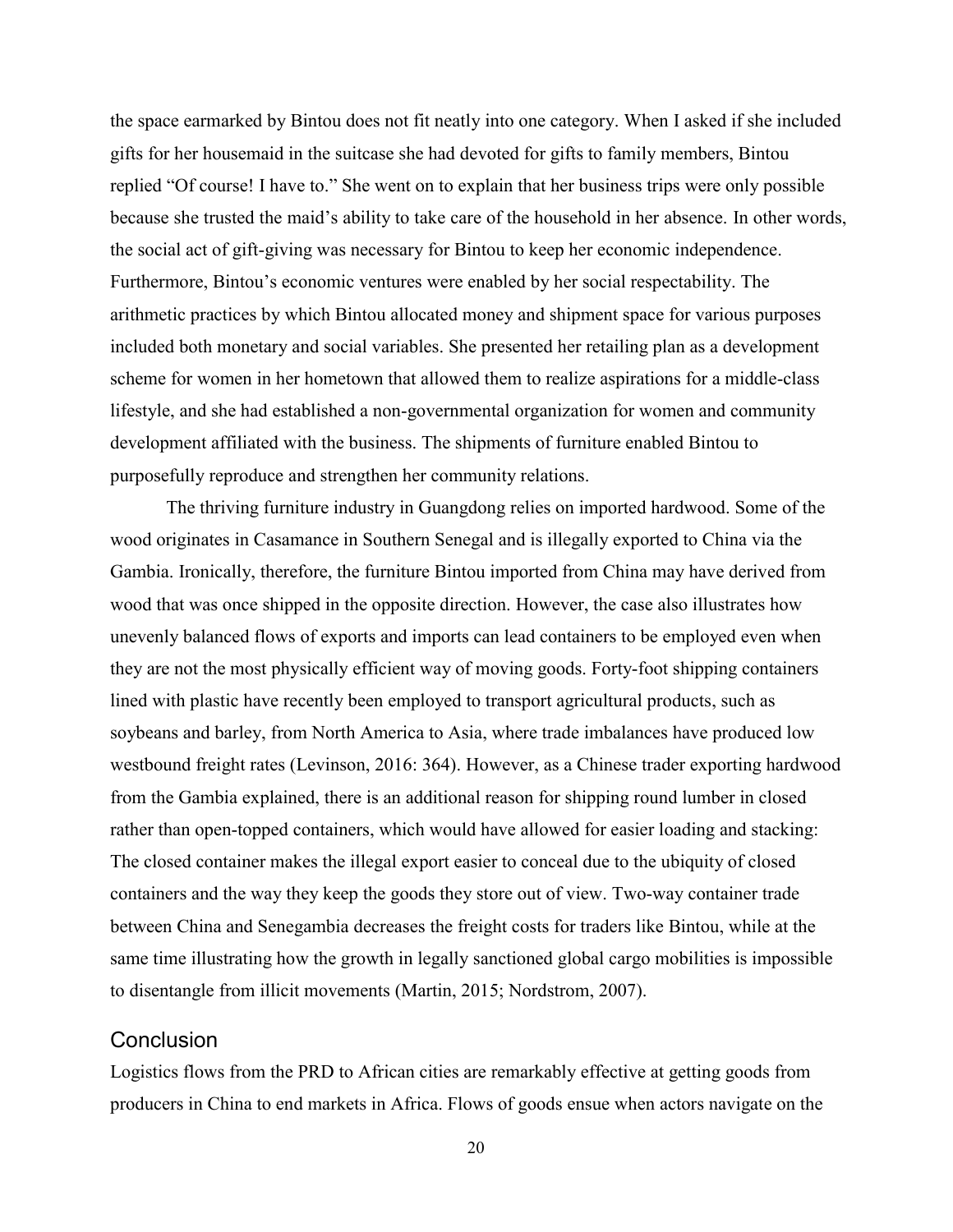edges of what the doable, adopting creative and risky strategies to squeeze out profits in intensely competitive and politically unpredictable environments. The space within a container is a social and political construct, and the concepts of "pressure" and "earmarking" allow us to analyze it as such. Via reappropriations of the hydraulic baling machine and forklift, logistics agents pass the downward pressure on profits onto bales of goods. Through earmarking shipment space, traders who experience threats to some funds manage to salvage other fragments of their capital.

Successfully assembling logistical flows depends – paradoxically − on adaptations to disorder. The disorder inherent in China–Africa petty commodity chains becomes discernable when goods topple out of containers opened by customs officials or debtors default and instigate liquidity problems that transmit between actors. From the perspective of those involved in Sino-African exports, the intensified commercial integration between China and African countries looks neither smooth nor inevitable. Rather, moving goods and shifting money require considerable effort and creativity, *ad hoc* solutions for which the political tolerance so far has been high.

# References

- Anand N (2011) Pressure: The politechnics of water supply in Mumbai. *Cultural Anthropology* 26(4): 542-564.
- Bertoncello B and Bredeloup S (2007) The emergence of new African "Trading Posts" in Hong Kong and Guangzhou. *China Perspectives* 6(1): 94-105.
- Bohannan P (1955) Some principles of exchange and investment among the Tiv. *American Anthropologist* 57(1): 60-70.
- Burawoy M and Verdery K (1999) Uncertain transition: Ethnographies of change in the postsocialist world. Lanham, Md.: Rowman & Littlefield.
- Cantens T, Kaminski J, Raballand G, et al. (2014) Customs, brokers, and informal sectors: a Cameroon case study. *World Bank Policy Research Working Paper* (6788).
- Chalfin B (2010) *Neoliberal Frontiers: an ethnography of sovereignty in West Africa.* Chicago: University of Chicago Press.
- Chen AH (1987) Development of Immigration Law and Policy: The Hong Kong Experience. *McGill Law Journal* 33: 631.
- Cidell J (2015) Distribution centers as distributed places. *Cargomobilities: Moving Materials in a Global Age. New York: Routledge*: 17-34.
- Cowen D (2010a) Containing insecurity: Logistic space, US port cities, and the "war on terror". *Disrupted Cities: When Infrastructure Fails*: 69-83.
- Cowen D (2010b) A geography of logistics: Market authority and the security of supply chains. *Annals of the Association of American Geographers* 100(3): 600-620.
- Danyluk M (2017) Capital's logistical fix: Accumulation, globalization, and the survival of capitalism. *Environment and Planning D: Society and Space* (online first).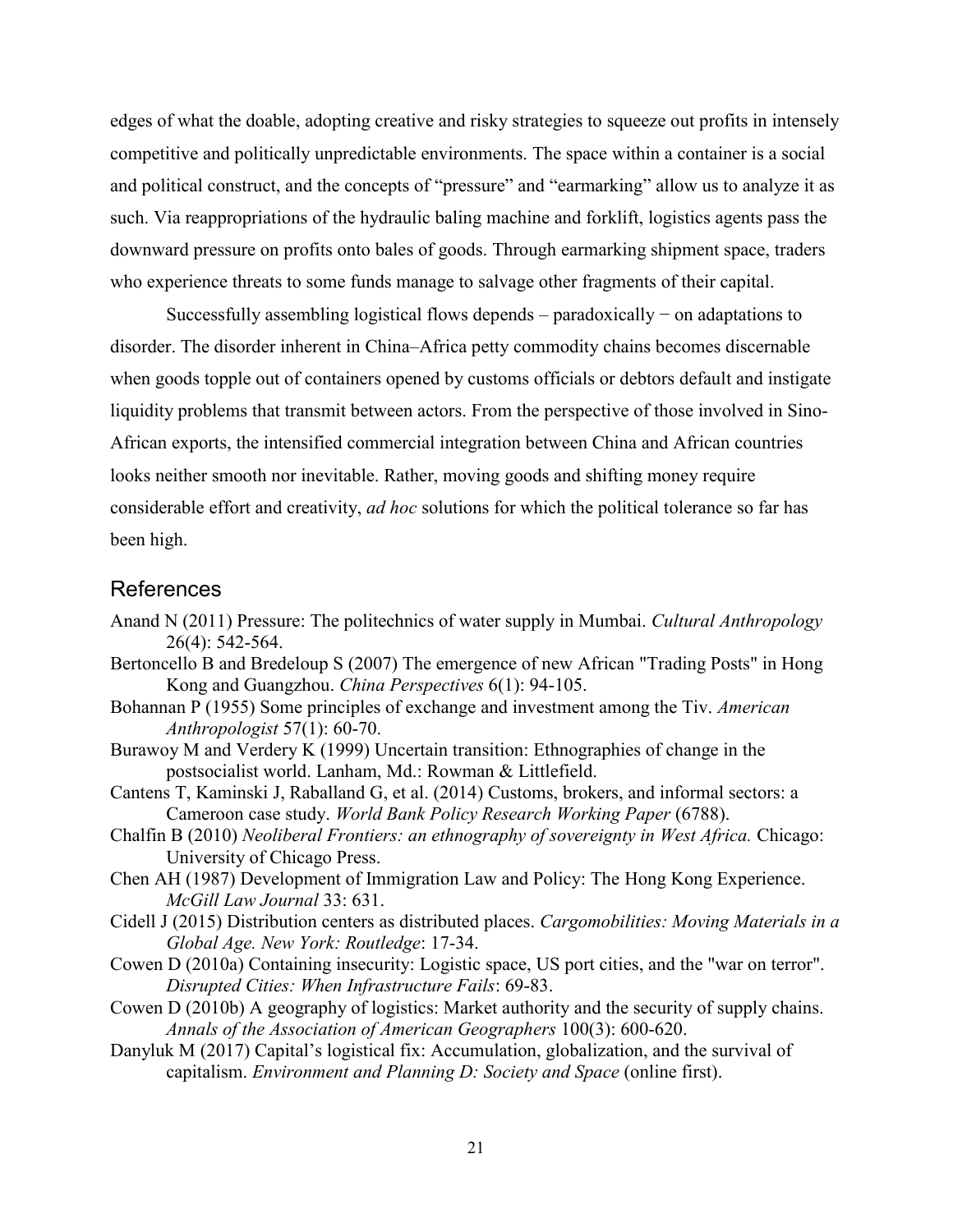- Feenstra RC and Hanson GH (2004) Intermediaries in Entrepot Trade: Hong Kong Re-Exports of Chinese Goods. *Journal of Economics & Management Strategy* 13(1): 3-35.
- Financial Times (2017) One Belt, One Road and many questions Available at: https://www.ft.com/content/d5c54b8e-37d3-11e7-ac89-b01cc67cfeec (accessed 02.08.2017).
- Gregson N (2017) Logistics at Work: Trucks, Containers and the Friction of Circulation in the UK. *Mobilities* 12(3): 343-364.
- Gregson N, Crang M and Antonopoulos CN (2016) Holding together logistical worlds: Friction, seams and circulation in the emerging 'global warehouse'. *Environment and Planning D: Society and Space* 35(3): 381-398.
- Guyer JI (2004) *Marginal Gains: Monetary Transactions in Atlantic Africa.* Chicago: University of Chicago Press.
- Ho KC and So A (1997) Semi-periphery and borderland integration: Singapore and Hong Kong experiences. *Political Geography* 16(3): 241-259.
- James D (2014) Money from nothing: Indebtedness and aspiration in South Africa. Redwood City, CA: Stanford University Press.
- Jedlowski A (2016) All for a Container! Return Migration, Transport Technologies, and Love Affairs. *Transfers* 6(2): 94-111.
- Kaika M (2005) *City of Flows: Modernity, Nature, and the City.* London: Routledge.
- Latour B (1990) Visualisation and cognition: Drawing things together. In: Kuklick (ed) *Knowledge and Society Studies in the Sociology of Culture Past and Present.* Bingley: JAI press, pp.1-40.
- Levinson M (2016) *The Box: How the Shipping Container Made the World Smaller and the World Economy Bigger.* Princeton: Princeton University Press.
- Martin C (2015) Cargomobilities: moving materials in a global age. In: Birtchnell T, Savitzky S and Urry J (eds) *Cargomobilities: moving materials in a global age.* New York: Routledge, pp.65-86.
- Mathews G (2015) Taking Copies from China Past Customs: Routines, Risks, and the Possibility of Catastrophe. *Journal of Borderlands Studies* 30(3): 423-435.
- Neilson B (2012) Five theses on understanding logistics as power. *Distinktion: Scandinavian journal of social theory* 13(3): 322-339.
- Neilson B (2015) A city that exports air. In: Birtchnell T, Savitzky S and Urry J (eds) *Cargomobilities: moving materials in a global age.* New York: Routledge, pp.48-65.
- Nordstrom C (2007) *Global Outlaws: Crime, Money, and Power in the Contemporary World.*  Berkeley, CA: University of California Press.
- Parry J and Bloch M (1989) *Money and the Morality of Exchange.* Cambridge: Cambridge University Press.
- Refas S and Cantens T (2011) Why does cargo spend weeks in African ports? The case of Douala, Cameroon. Available at: https://elibrary.worldbank.org/doi/pdf/10.1596/1813-9450-5565 (accessed 03.03.2017).
- Rose G (1999) Performing space. In: Massey D, Allen J and Sarre P (eds) *Human geography today.* Cambridge: Polity Press, pp.247-259.
- Schwarz G (2006) Enabling Global Trade above the Clouds: Restructuring Processes and Information Technology in the Transatlantic Air-Cargo Industry. *Environment and Planning A* 38(8): 1463-1485.
- Sigler TJ (2013) Relational Cities: Doha, Panama City, and Dubai as 21st Century EntrepÔts. *Urban Geography* 34(5): 612-633.